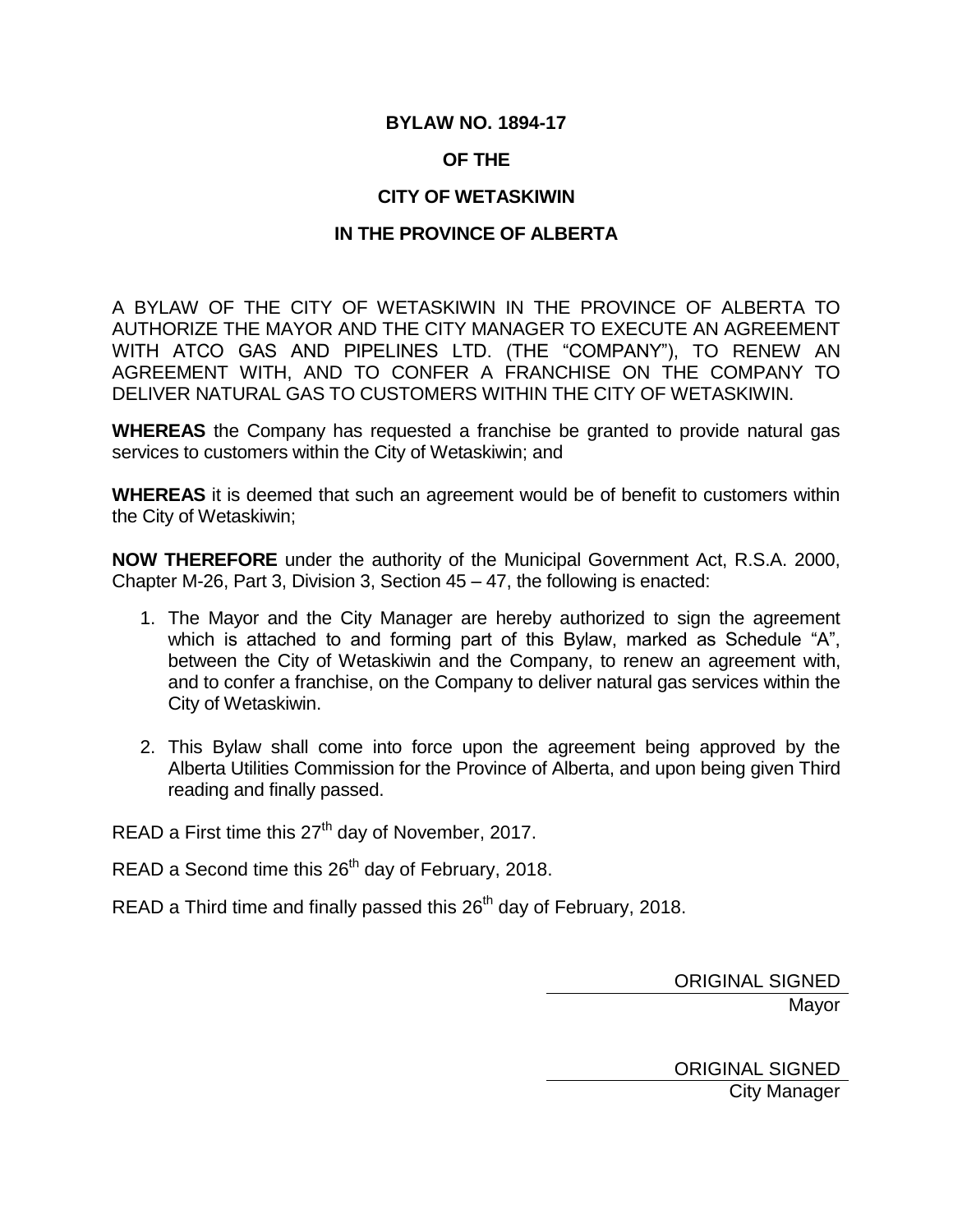# SCHEDULE "A"

# **NATURAL GAS DISTRIBUTION SYSTEM FRANCHISE AGREEMENT**

**2018**

**BETWEEN:**

**CITY OF WETASKIWIN**

**- AND -**

**ATCO GAS AND PIPELINES LTD.**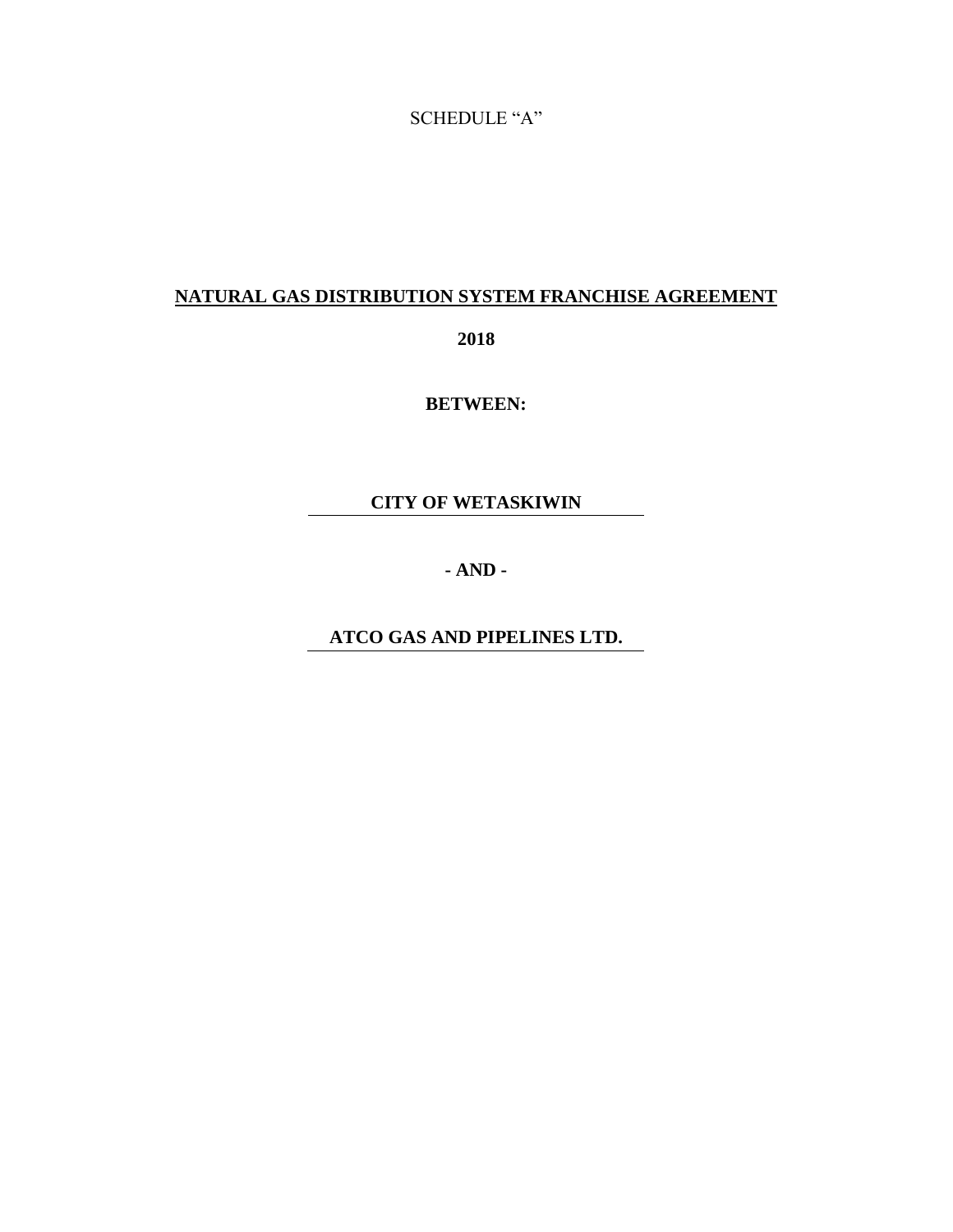# **Table of Contents**

| 1)  |                                                                        |  |
|-----|------------------------------------------------------------------------|--|
| 2)  |                                                                        |  |
| 3)  |                                                                        |  |
| 4)  |                                                                        |  |
| 5)  |                                                                        |  |
| 6)  |                                                                        |  |
| 7)  |                                                                        |  |
| 8)  |                                                                        |  |
| 9)  |                                                                        |  |
| 10) |                                                                        |  |
| 11) |                                                                        |  |
| 12) |                                                                        |  |
| 13) | Construction and/or Maintenance of Natural Gas Distribution System  14 |  |
| 14) |                                                                        |  |
| 15) |                                                                        |  |
| 16) |                                                                        |  |
| 17) |                                                                        |  |
| 18) |                                                                        |  |
| 19) |                                                                        |  |
| 20) |                                                                        |  |
| 21) |                                                                        |  |
| 22) |                                                                        |  |
| 23) |                                                                        |  |
| 24) |                                                                        |  |
| 25) |                                                                        |  |
| 26) |                                                                        |  |
| 27) |                                                                        |  |
| 28) |                                                                        |  |
| 29) |                                                                        |  |
| 30) |                                                                        |  |
| 31) |                                                                        |  |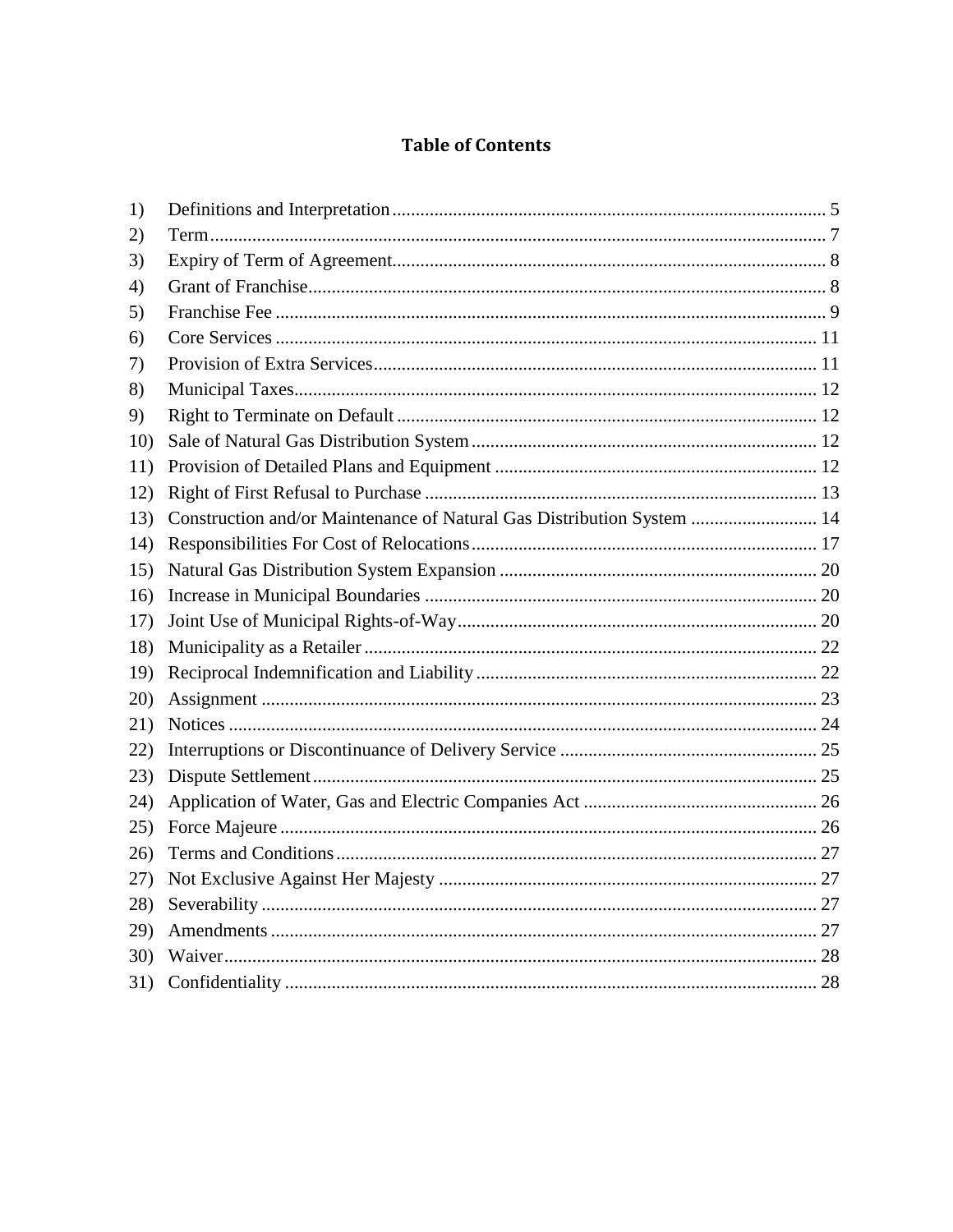### **NATURAL GAS DISTRIBUTION SYSTEM FRANCHISE AGREEMENT**

#### **BETWEEN**

#### **CITY OF WETASKIWIN,** a municipality located in the Province of Alberta (the "**Municipality**")

#### OF THE FIRST PART

– and – **ATCO GAS AND PIPELINES LTD**., a corporation having its head office at the City of Edmonton, in the Province of Alberta (the "**Company**")

OF THE SECOND PART

WHEREAS by Agreement dated November 27, 1941 made between the Company and the Municipality a franchise was granted to the Company to supply natural gas to the Municipality and its inhabitants, for a period of twenty (20) years;

WHEREAS by Renewal Agreement dated March 4, 1963 the Agreement was renewed and extended for a period of ten (10) years;

WHEREAS by Renewal Agreement dated April 9, 1973 the Agreement was renewed and extended for a period of ten (10) years;

WHEREAS by Renewal Agreement dated April 13, 1982 the Agreement was amended;

WHEREAS by Renewal Agreement dated January 25, 1985 the Agreement was renewed and extended for a period of ten (10) years;

WHEREAS by Renewal Agreement dated July 28, 1997 the Agreement was renewed and extended for a period of ten (10) years;

WHEREAS by Agreement dated December 15, 1999 the Municipality consented to the assignment of the Franchise Agreement by Northwestern Utilities Limited to ATCO Gas and Pipelines Ltd.;

WHEREAS by Renewal Agreement dated December 5, 2007 the Agreement was renewed and extended for a period of ten (10) years;

WHEREAS the Municipality desires to grant and the Company, collectively the "Parties", desires to obtain an exclusive franchise to provide Natural Gas Distribution Service within the Municipal Service Area on the terms and conditions herein contained;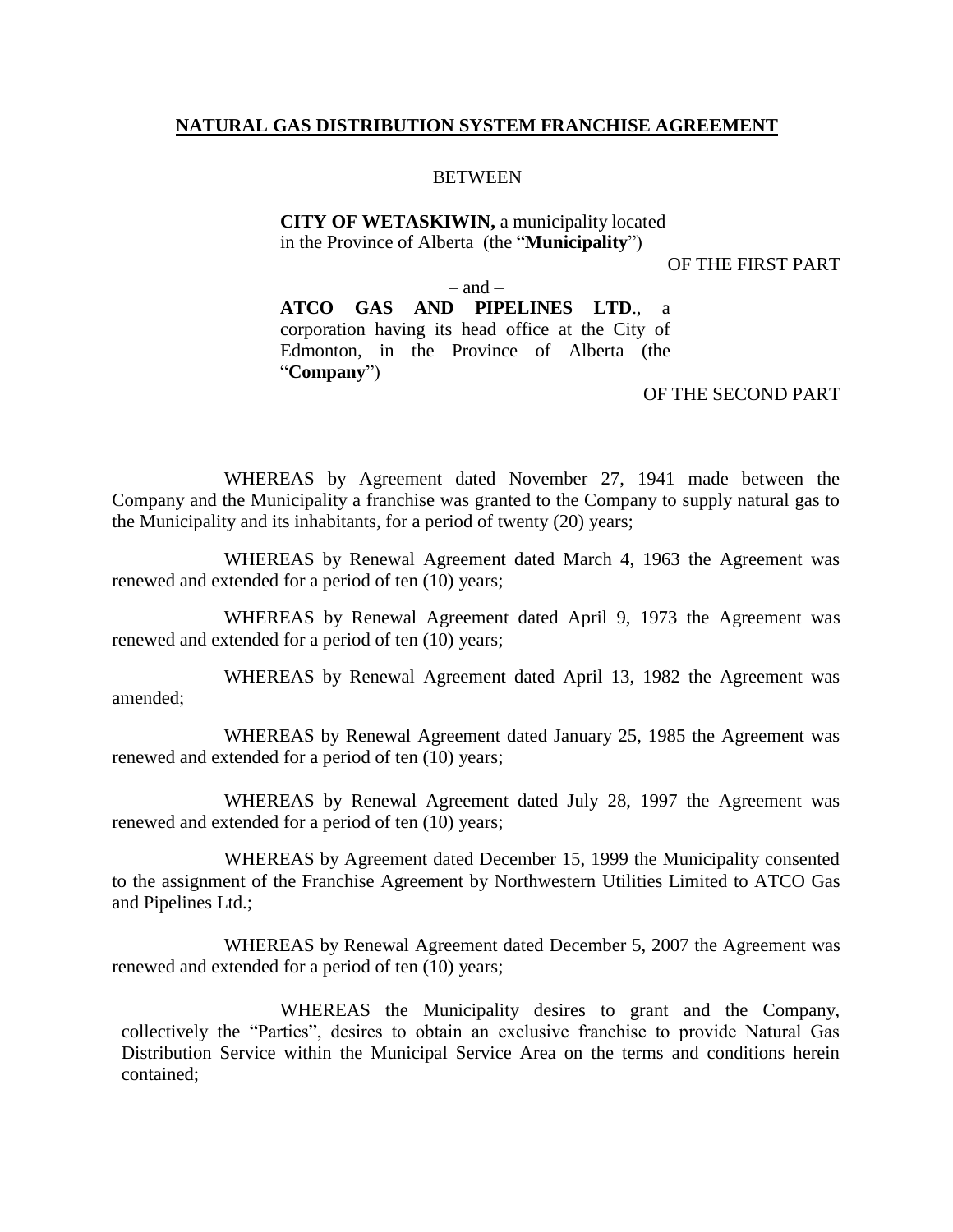NOW THEREFORE in consideration of the mutual covenants and promises herein contained, the Parties hereby agree as follows:

### <span id="page-4-0"></span>**1) Definitions and Interpretation**

Unless otherwise expressly provided in this Agreement, the words, phrases and expressions in this Agreement will have the meanings attributed to them as follows:

- a) "Agreement" means this Natural Gas Distribution System Franchise Agreement;
- b) "Alternative Course of Action" shall have the meaning set out in paragraph 14 (c);
- c) "Commission" means the Alberta Utilities Commission (AUC) as established under the Alberta Utilities Commission Act (Alberta);
- d) "Company" means the Party of the second part to this Agreement and includes its successors and permitted assigns;
- e) "Construct" means constructing, reconstructing, upgrading, extending, relocating, or removing any part of the Natural Gas Distribution System;
- f) "Consumer" or "Consumers" as the text may require, means any individual, group of individuals, firm or body corporate, including the Municipality, with premises or facilities located within the Municipal Service Area from time to time that are provided with Natural Gas Distribution Service by the Company pursuant to the Company's Delivery Tariff;
- g) "Core Services" means all those services set forth in Schedule "A" of this Agreement;
- h) "Delivery Tariff" means the rates and Terms and Conditions of service approved by the Commission from time to time on an interim or final basis, as the case may be, for the Company to deliver Natural Gas to the Consumer;
- i) "Electronic Format" means any document or other means of communication that is created, recorded, transmitted or stored in digital form or in any other intangible form by electronic, magnetic or optical means or by any other computer-related means that have similar capabilities for creation, recording, transmission or storage;
- j) "Extra Services" means those services set forth in Schedule "B" that are requested by the Municipality for itself or on behalf of its citizens and provided by the Company in accordance with paragraph 7 of this Agreement;
- k) "GUA" means the Gas Utilities Act (Alberta);
- l) "Intended Time Frame" shall have the meaning set out in paragraph 14 (c);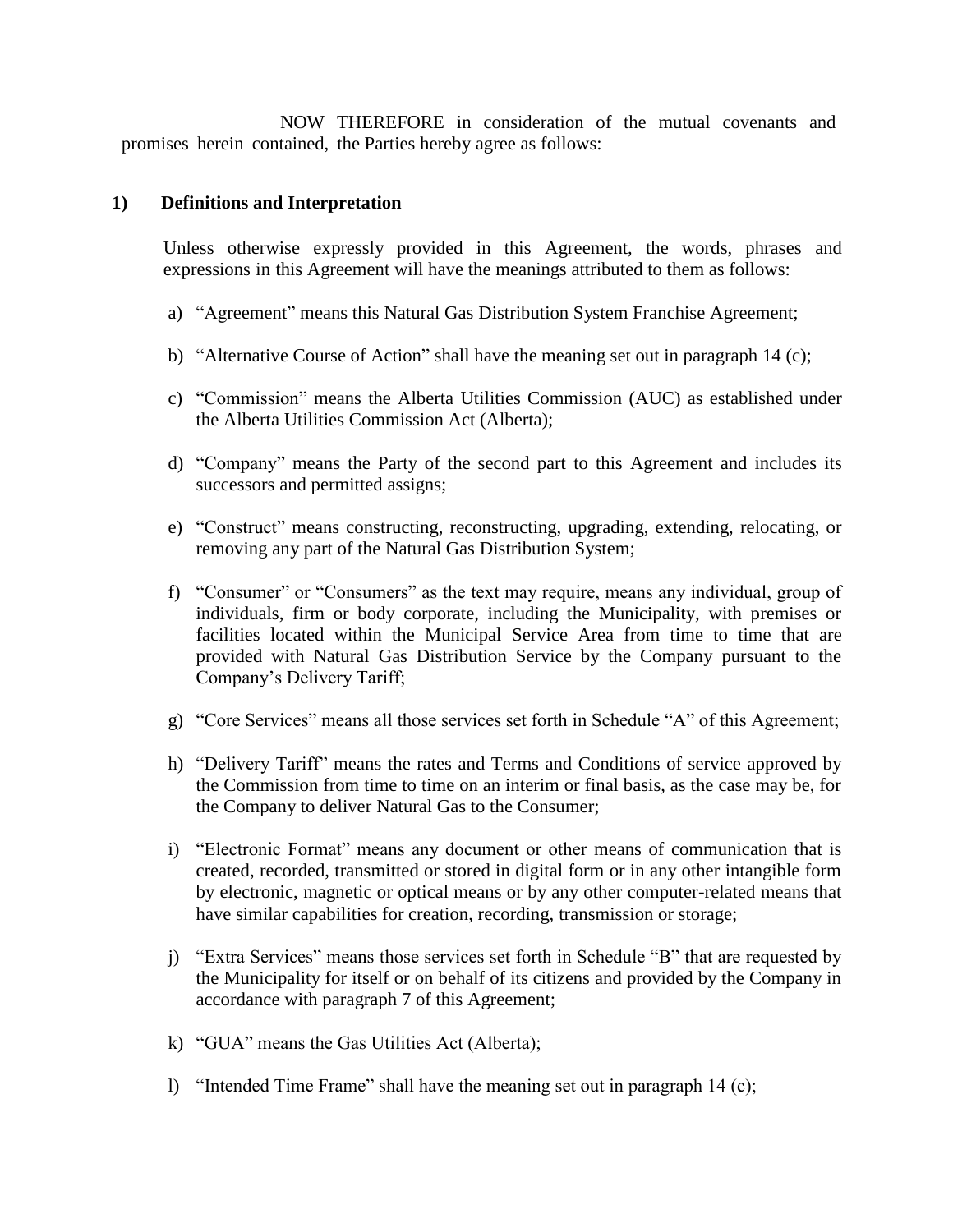- m) "Maintain" means to maintain and keep in good repair any part of the Natural Gas Distribution System;
- n) "Major Work" means any Work to Construct or Maintain the Distribution System that costs more than One Hundred Thousand (\$100,000.00) Dollars;
- o) "MGA" means the Municipal Government Act (Alberta);
- p) "Modified Plans" shall have the meaning set out in paragraph 14 (c)(ii);
- q) "Municipality" means the Party of the first part to this Agreement;
- r) "Municipal Compensation" shall have the meaning set out in paragraph 20;
- s) "Municipal Service Area" means the geographical area within the legal boundaries of the Municipality where the Company has been granted rights hereunder in connection with, among other matters, Natural Gas Distribution Service, as altered from time to time;
- t) "Municipal Property" means all property, including lands and buildings, owned, controlled or managed by the Municipality within the Municipal Service Area;
- u) "Natural Gas" means a combustible mixture of hydrocarbon gases;
- v) "Natural Gas Distribution Service" means the delivery of Natural Gas in accordance with the Company's Delivery Tariff;
- w) "Natural Gas Distribution System" means any facilities owned by the Company which are used to provide Natural Gas Distribution Service within the Municipal Service Area, and without limiting the generality of the foregoing, will include all mains, pipes, conduits, valves and all other installations used and required for the purpose of delivering Natural Gas to the Consumer within the Municipal Service Area and includes any Natural Gas transmission lines owned by the Company within the Municipal Service Area;
- x) "NOVA Gas Transmission Ltd. (NGTL)" means NGTL and its successors, as applicable, for purposes of paragraph 5 g) of this Agreement. For greater certainty, the provisions of paragraph 5 g) may only apply in relation to franchises held by ATCO;
- y) "Operate" means to operate the Natural Gas Distribution System, or to interrupt or restore service in any part of the Natural Gas Distribution System, in a safe and reliable manner;
- z) "Party" means any party to this Agreement and "Parties" means all of the parties to this Agreement;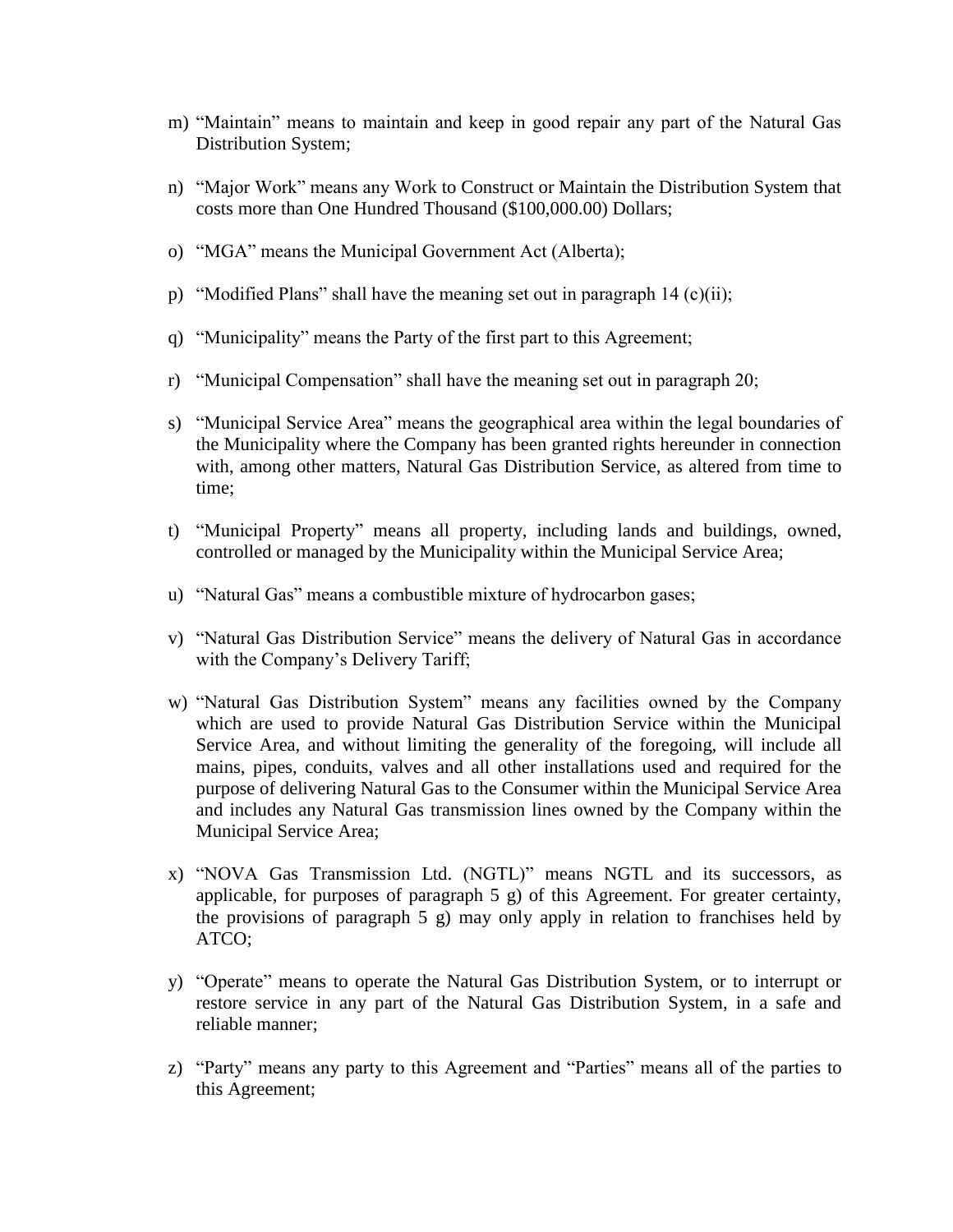- aa) "Plans and Specifications" means the plans, drawings and specifications reasonably necessary to properly assess and review proposed Work prior to issuance of any approval that may be required under this Agreement;
- bb) "Term" means the term of this Agreement set out in paragraph 2;
- cc) "Terms and Conditions" means the terms and conditions contained within the Delivery Tariff in effect from time to time for the Company as approved by the Commission;
- dd) "Work" means any work to Construct or Maintain the Natural Gas Distribution System; and
- ee) "Work Around Procedures" shall have the meaning set out in paragraph 14 (c)(ii).

The words "hereof", "herein", "hereunder" and other words of similar import refer to this Agreement as a whole, including any attachments hereto, as the same may from time to time be amended or supplemented and not to any subdivision contained in this Agreement. Unless the context otherwise requires, words importing the singular include the plural and vice versa and words importing gender include all genders. References to provisions of statutes, rules or regulations will be deemed to include references to such provisions as amended, modified or re- enacted from time to time. The word "including" when used herein is not intended to be exclusive and in all cases means "including without limitation". References herein to a section, paragraph, clause, Article or provision will refer to the appropriate section, paragraph, clause, article or provision of this Agreement. The descriptive headings of this Agreement are inserted for convenience of reference only and do not constitute a part of and will not be utilized in interpreting this Agreement.

#### <span id="page-6-0"></span>**2) Term**

- a) Subject to sub-paragraph 2(b), this Agreement will be for a minimum term of ten years, commencing on the later of:
	- i.  $1<sup>st</sup>$  day of March 2018; and
	- ii. the first  $(1<sup>st</sup>)$  business day after both of the following have occurred:
		- A. the Commission has approved and acknowledged this Agreement; and
		- B. Council of the Municipality has passed third reading of the applicable adopting bylaw.
- b) This Agreement will expire on the  $29<sup>th</sup>$  day February, 2028.
- c) It is agreed this Agreement supersedes and replaces any prior Natural Gas franchise agreements between the Municipality and the Company.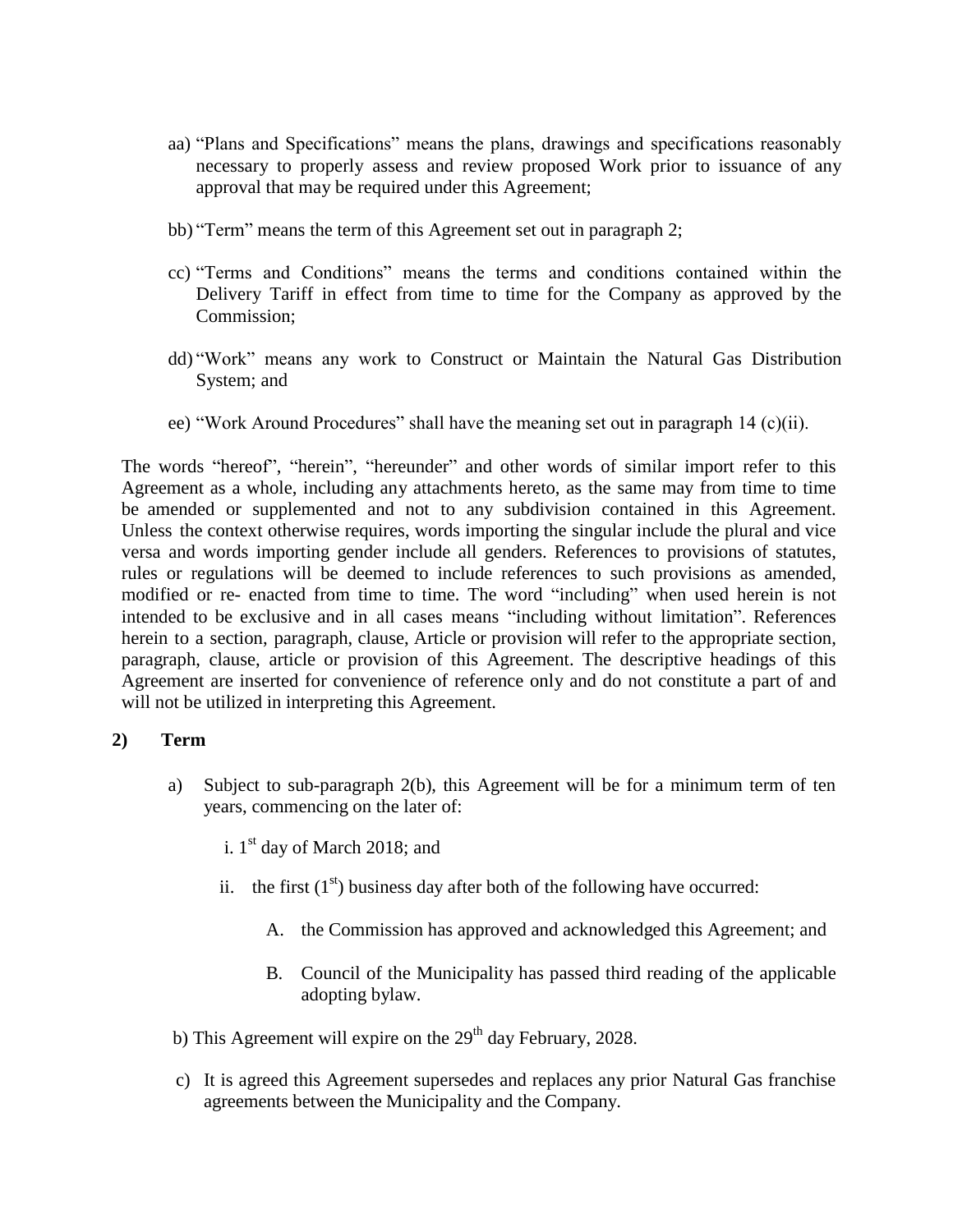# <span id="page-7-0"></span>**3) Expiry of Term of Agreement**

- a) Provided the Company gives written notice to the Municipality not less than twelve (12) months prior to the expiration of the Term of its intention to negotiate a new franchise agreement, at any time following the expiration of the Term, and if the Municipality has not provided written notice to the Company to exercise its rights to purchase the Natural Gas Distribution System, either Party may submit any items in dispute pertaining to a new franchise agreement to binding arbitration by the Commission.
- b) Subject to subparagraph 3c) of this Agreement, upon expiry of the Term, this Agreement will continue in effect pursuant to the provisions of the MGA.
- c) Commencing one (1) year following the expiration of the Term of this Agreement, unless either Party has invoked the right to arbitration referred to in subparagraph 3a), or the Municipality has given written notice to purchase the Natural Gas Distribution System, this Agreement will be amended to provide the following:
	- i) Fifty percent (50%) of the franchise fee otherwise payable under this Agreement to the Municipality will be held back and deposited in trust in an interest bearing trust account by the Company, for the sole benefit of the Municipality. The trust money along with all accumulated interest will be paid to the Municipality immediately upon execution of another Natural Gas Franchise Agreement with the Company, or if the Municipality purchases the Natural Gas Distribution System, or if the Company transfers or sells the Natural Gas Distribution System, or upon further Order of the Commission.
- d) In the event a franchise agreement template is approved by the Commission during the Term of this Agreement and the provisions are materially different from the provisions of this Agreement, the Parties may, by agreement in writing, amend this Agreement to conform to such franchise agreement template.

# <span id="page-7-1"></span>**4) Grant of Franchise**

- a) Subject to the terms and conditions hereof, the Municipality hereby grants to the Company the exclusive right within the Municipal Service Area to:
	- i. provide Natural Gas Distribution Service;
	- ii. Construct, Operate, and Maintain the Natural Gas Distribution System; and
	- iii. use portions of roads, rights-of-way, and other lands owned, controlled or managed by the Municipality which have been designated by the Municipality for such use and which are necessary to provide Natural Gas Distribution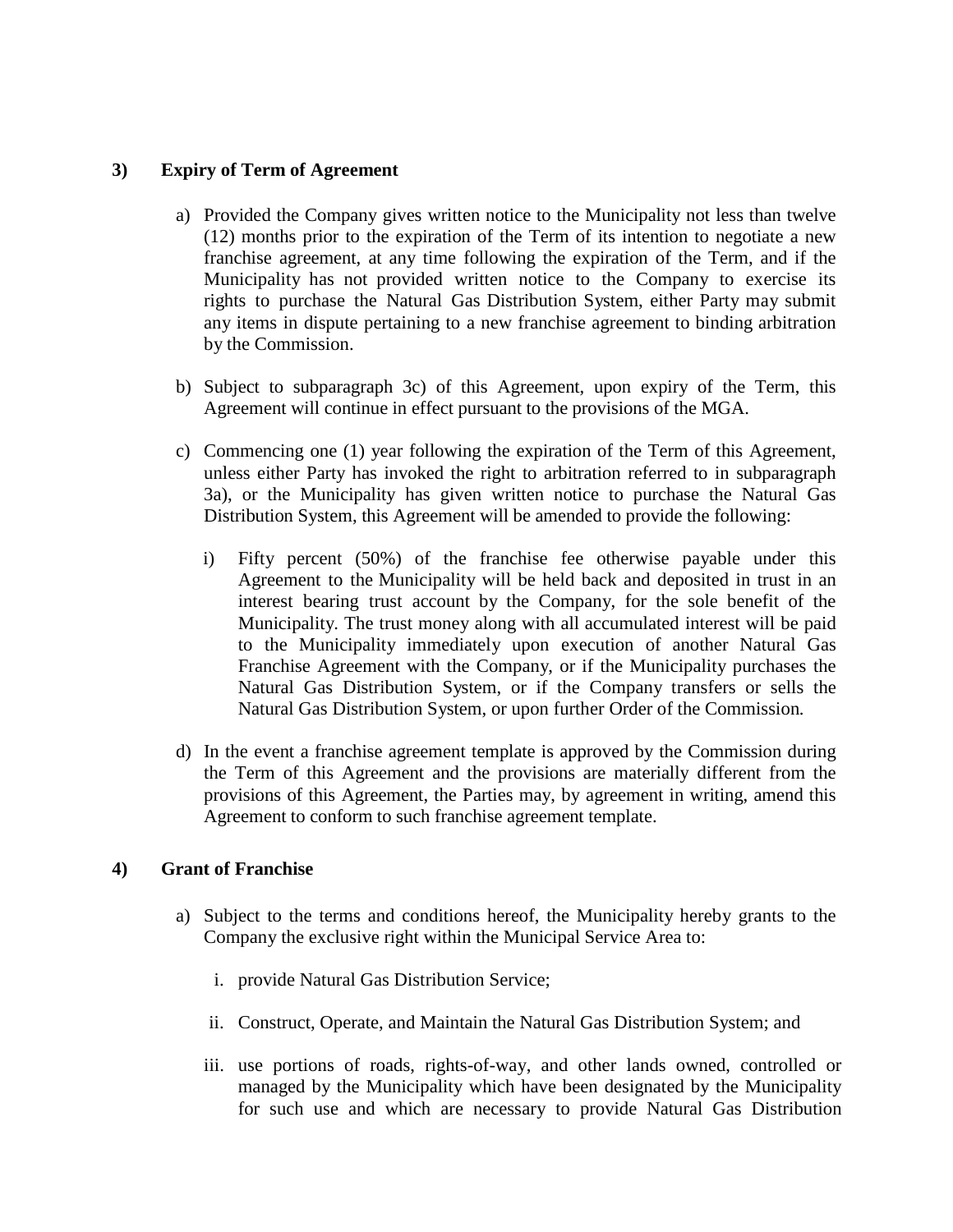Service or to Construct, Operate and Maintain the Natural Gas Distribution System.

- b) Subject to subparagraph 4c) , and to the terms and conditions hereof, the Municipality agrees it will not, during the Term, grant to any other person, firm or corporation, the right to Construct, Operate and Maintain any natural gas distribution system nor the exclusive right to use the portions of the roads, rightsof-way and other lands owned, controlled or managed by the Municipality which have been designated by the Municipality for such use and which are necessary to provide Natural Gas distribution service or to Construct, Operate and Maintain a Natural Gas distribution system, for the purpose of delivering Natural Gas in the Municipal Service Area for Consumers, so long as the Company delivers the Consumers' requirements of Natural Gas.
- c) The Company agrees to:
	- i. bear the full responsibility of an owner of a Natural Gas distribution system and to ensure all services provided pursuant to this Agreement are provided in accordance with the Delivery Tariff, insofar as applicable;
	- ii. Construct, Operate and Maintain the Natural Gas Distribution System;
	- iii. use designated portions of roads, rights-of-way, and other lands including other lands owned, controlled or managed by the Municipality necessary to Construct, Operate and Maintain the Natural Gas Distribution System, including the necessary removal, trimming of trees, shrubs or bushes or any parts thereof; and
	- iv. use the Municipality's roads, rights-of-way and other Municipal Property granted hereunder solely for the purpose of providing Natural Gas Distribution Service and any other service contemplated by this Agreement.

# <span id="page-8-0"></span>**5) Franchise Fee**

a) Calculation of Franchise Fee

In consideration of the rights granted pursuant to paragraph 4 and the mutual covenants herein and subject to Commission approval the Company agrees to collect from Consumers and pay to the Municipality a franchise fee. The Parties agree s. 360(4) of the *MGA*, as amended, does not apply to the calculation of the franchise fee in this Agreement. For each calendar year the franchise fee will be calculated as a percentage of the Company's actual total revenue derived from the Delivery Tariff, including without limitation the fixed charge, base energy charge, demand charge, but excluding the cost of Natural Gas (being the calculated revenues from the Natural Gas cost recovery rate rider or the deemed cost of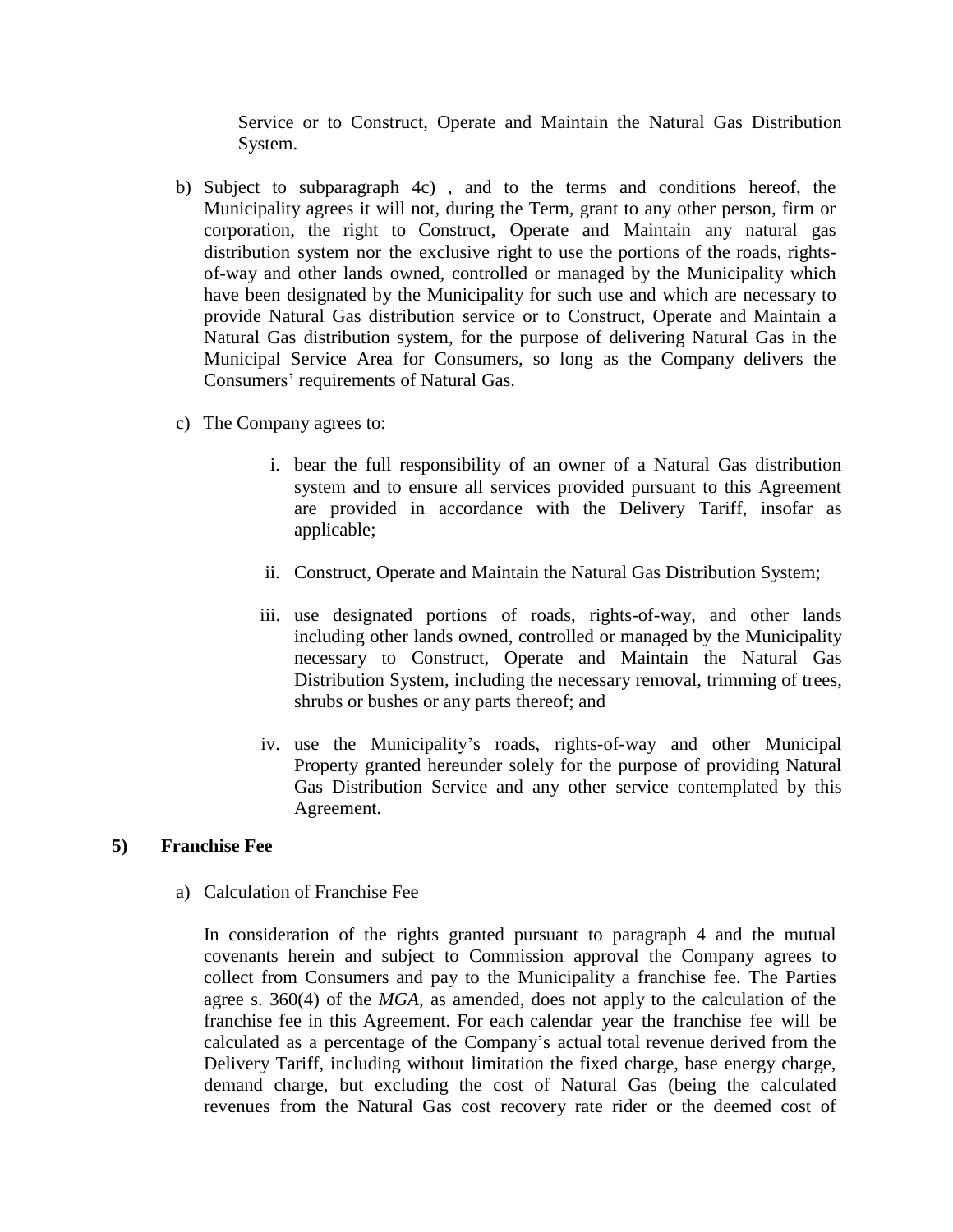Natural Gas and Natural Gas supply related riders) in that year for Natural Gas Distribution Service within the Municipal Service Area.

For the first  $(1<sup>st</sup>)$  calendar year or portion thereof of the Term of this Agreement, the franchise fee percentage will be thirty-five percent (35.00%).

By no later than September  $1<sup>st</sup>$  of each year, the Company will:

- i. advise the Municipality in writing of the total revenues that were derived from the Delivery Tariff within the Municipal Service Area for the prior calendar year; and
- ii. with the Municipality's assistance, provide in writing an estimate of total revenues to be derived from the Delivery Tariff within the Municipal Service Area for the next calendar year.
- b) Adjustment to the Franchise Fee

At the option of the Municipality and subject to Commission approval, the franchise fee percentage may be changed annually by providing written notice to the Company.

If the Municipality wishes to amend the franchise fee percentage, then the Municipality will, no later than November 1<sup>st</sup> in any year of the Term, advise the Company in writing of the franchise fee percentage to be charged for the following calendar year. Upon receipt of notice, the Company will work with the Municipality to ensure all regulatory requirements are satisfied on a timely basis and agrees to use best efforts to obtain approval from the Commission for implementation of the proposed franchise fee percentage as and from January  $1<sup>st</sup>$  of the following calendar year.

If the Municipality provides written notice at any other time with respect to a franchise fee change, the Company will implement the new franchise fee percentage as soon as reasonably possible.

c) Notice to Change Franchise Fee

Prior to implementing any change to the franchise fee, the Municipality will notify its intent to change the level of the franchise fee and the resulting effect such change will have on an average residential Consumer's annual Natural Gas bill through publication of a notice once in the newspaper with the widest circulation in the Municipal Service Area at least forty five (45) days prior to implementing the revised franchise fee. A copy of the published notice will be filed with the Commission.

d) Payment of Franchise Fee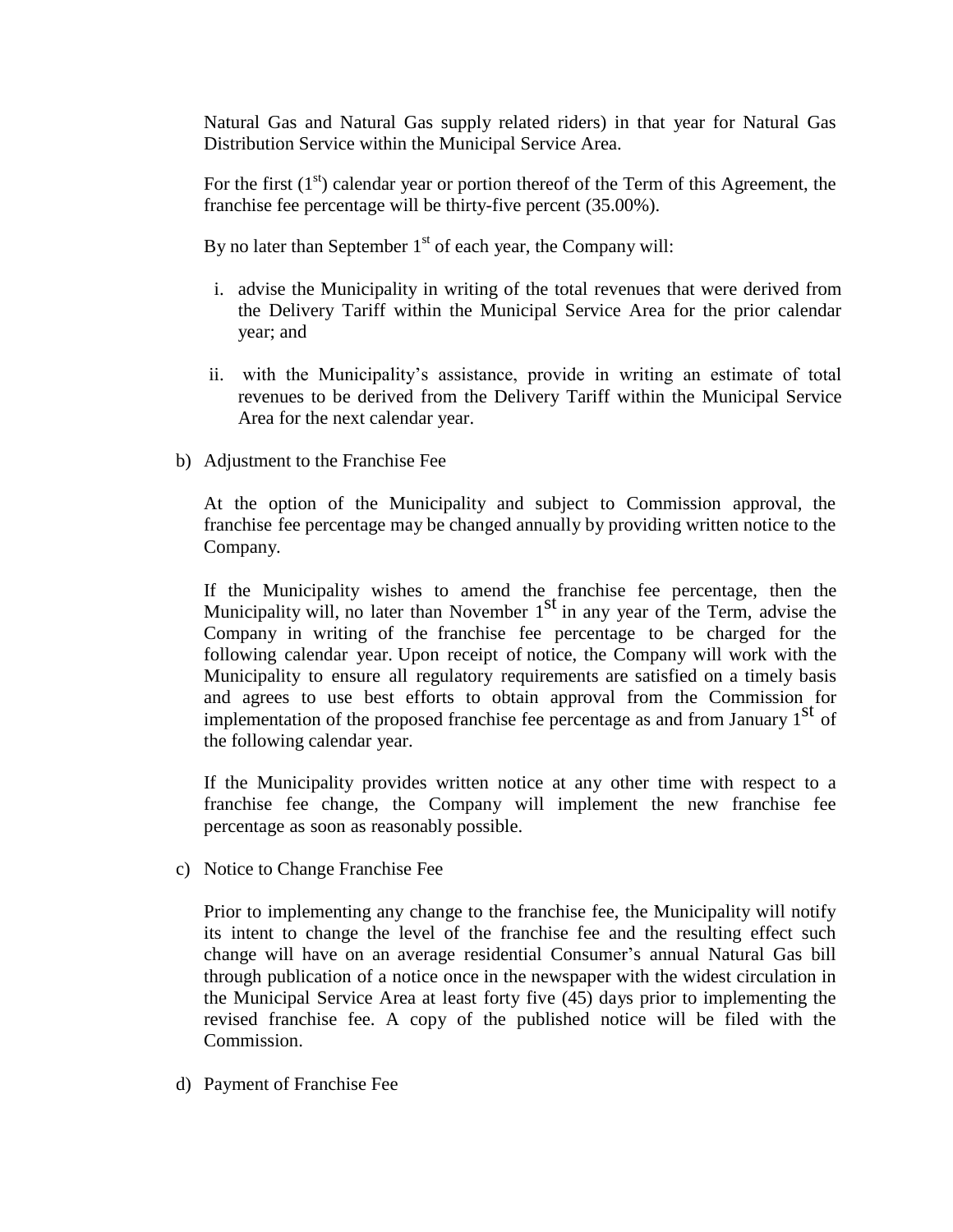The Company will pay the Municipality the franchise fee amount billed to Consumers on a monthly basis within forty-five (45) days after billing Consumers.

e) Franchise Fee Cap

The franchise fee percentage will not at any time exceed thirty five percent (35%) without prior Commission approval.

f) Reporting Considerations

Upon request, the Company will provide to the Municipality, along with payment of the franchise fee amount information on the total Delivery Tariff billed, the franchise fee percentage applied, and the derived franchise fee amount used by the Company to verify the payment of the franchise fee amount as calculated under this paragraph 5.

g) Franchise Fees Collected from NOVA Gas Transmission Ltd. Customers

In the event certain customers in the Municipal Service Area connected to the Company's Natural Gas Distribution System are customers of the NOVA Gas Transmission Ltd. (NGTL), a franchise fee will be collected from such customers by NGTL in accordance with NGTL's applicable tariff and such franchise fee once remitted to the Company will be aggregated with the franchise fee as calculated in paragraph 5 a) to be dealt with in accordance with paragraph 5 d).

### <span id="page-10-0"></span>**6) Core Services**

The Company agrees to provide to the Municipality the Core Services set forth in Schedule "A". The Company and the Municipality may amend Schedule "A" from time to time upon mutual agreement.

### <span id="page-10-1"></span>**7) Provision of Extra Services**

Subject to an agreement being reached, the Company agrees to provide to the Municipality the Extra Services, if any, set forth in Schedule "B", as requested by the Municipality from time to time. The Company is entitled to receive from the Municipality a reasonable amount for full compensation for the provision of the Extra Services in accordance with Schedule "B". The Company and the Municipality may amend Schedule "B" from time to time upon mutual agreement.

Any breach by the Company in connection with the provision of any Extra Services contained in this Agreement will not constitute a breach of a material provision of this Agreement for the purposes of paragraph 9.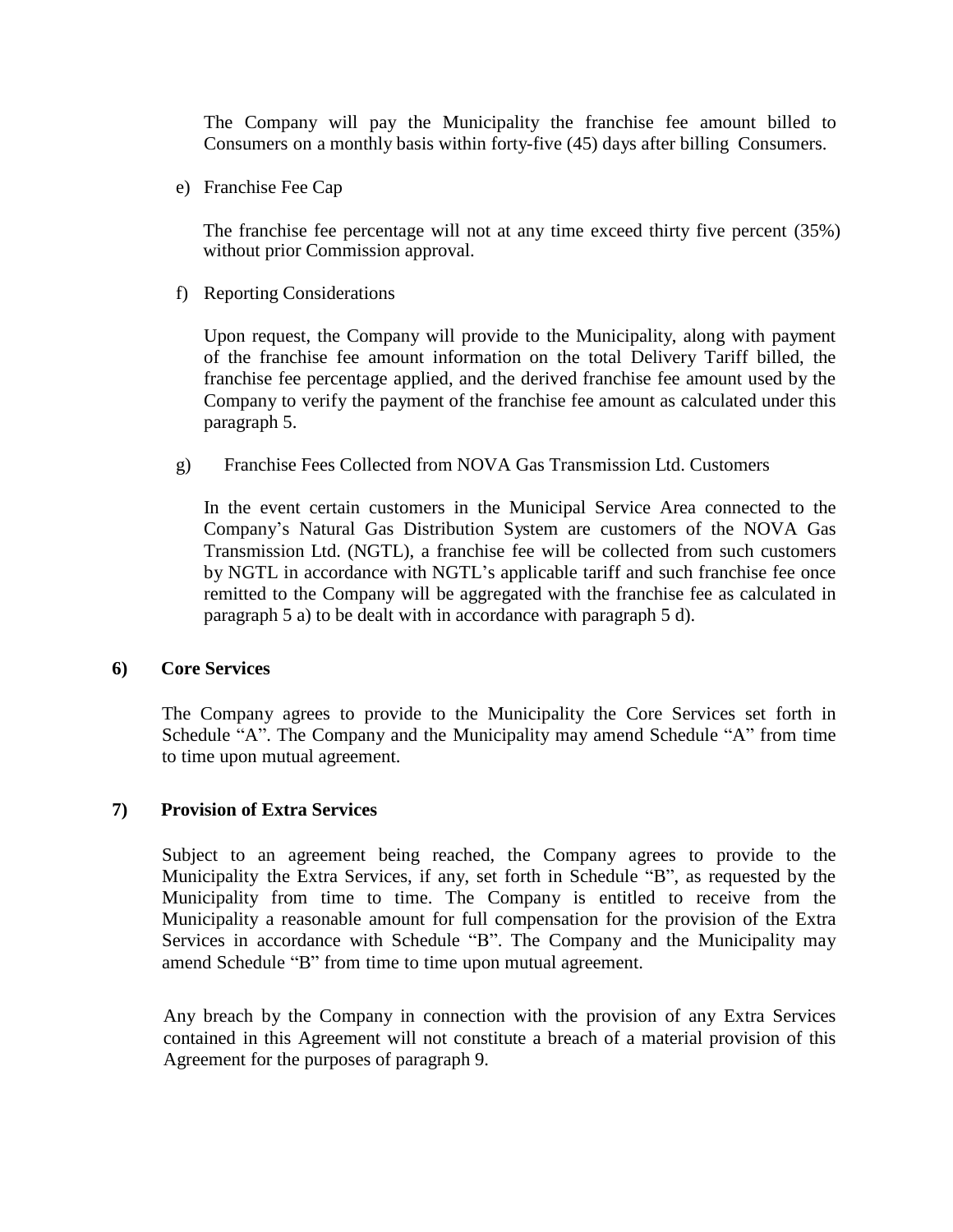### <span id="page-11-0"></span>**8) Municipal Taxes**

Amounts payable to the Municipality pursuant to this Agreement will be (without duplication) in addition to the municipal taxes and other levies or charges made by the Municipality against the Company, its land and buildings, linear property, machinery and equipment.

### <span id="page-11-1"></span>**9) Right to Terminate on Default**

In the event either Party breaches any material provision of this Agreement, the other Party may, at its option, provide written notice to the Party in breach to remedy such breach. If the said breach is not remedied within two (2) weeks after receipt of the written notice or such further time as may be reasonably required by the Party in breach using best efforts on a commercially reasonable basis, the Party not in breach may give six (6) months notice in writing to the other Party of its intent to terminate this Agreement, and unless such breach is remedied to the satisfaction of the Party not in breach acting reasonably this Agreement will terminate six (6) months from the date such written notice is given, subject to prior Commission approval.

### <span id="page-11-2"></span>**10) Sale of Natural Gas Distribution System**

Upon the expiration of the Term of this Agreement or the termination of this Agreement pursuant to the terms and conditions hereof or by operation of law or order of a governmental authority or court of law having jurisdiction the Municipality may, subject to the approval of the Commission under Section 47 of the MGA:

- i. exercise its right to require the Company to sell to it the Natural Gas Distribution System within the Municipal Service Area pursuant to the provisions of the MGA, where applicable; or
- ii. if such right to require the Company to sell the Natural Gas Distribution System is either not applicable or has been repealed, require the Company to sell to it the Natural Gas Distribution System. If, upon the expiration of the Agreement, the parties are unable to agree on the price or on any other terms and conditions of the purchase, the unresolved matters will be referred to the Commission for determination.

### <span id="page-11-3"></span>**11) Provision of Detailed Plans and Equipment**

a) Detailed Plans

The Company agrees to provide to the Municipality for the Municipality's purposes only, the most current set of detailed plan sheets including as-built drawings and specifications showing the locations (excluding depth) and alignments of the Natural Gas Distribution System, excepting service lines and installations on private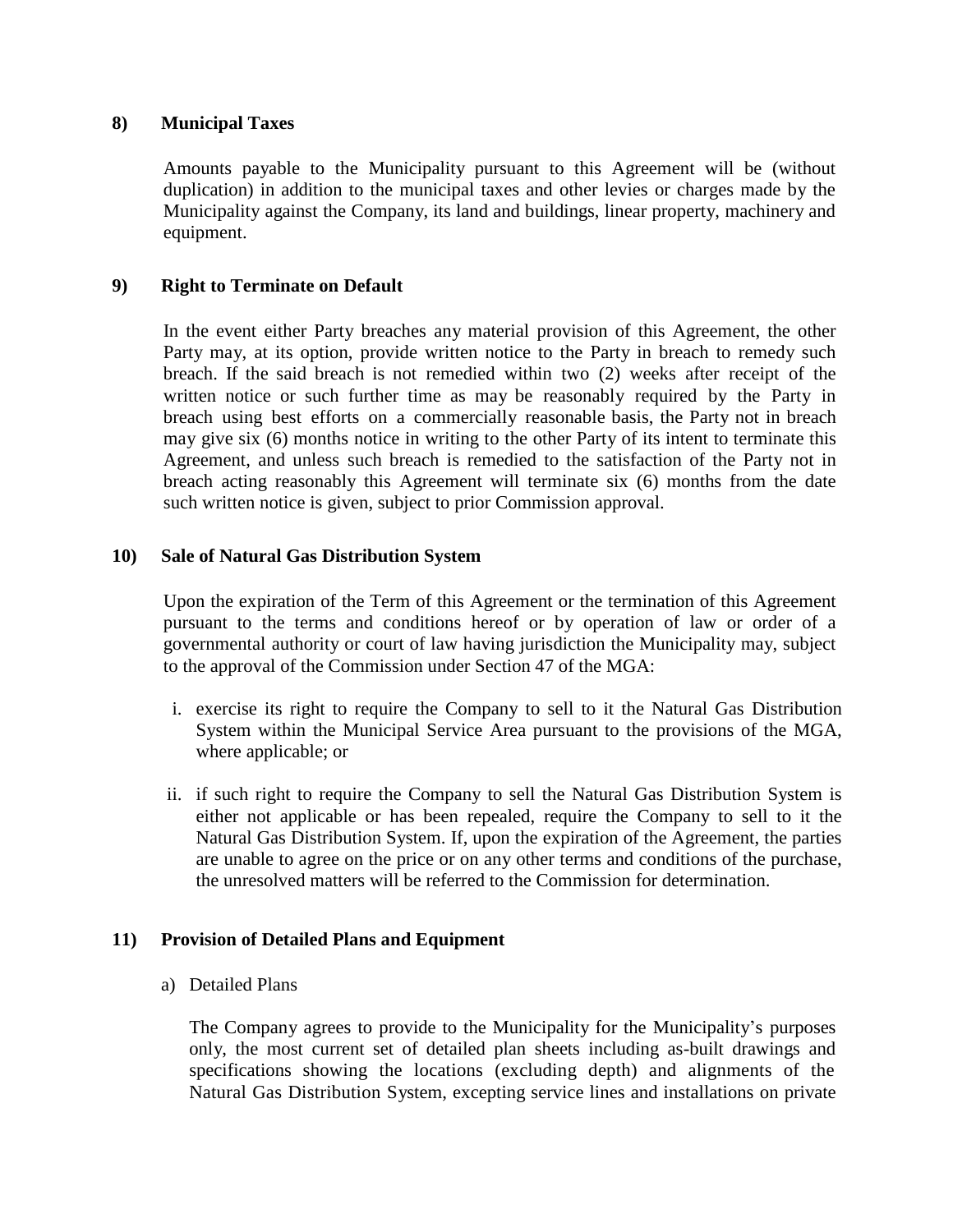property, according to the plan sheets in hard copy and in Electronic Format, where available, together with as many prints of the overall Natural Gas Distribution System as the Municipality may reasonably require. These plans and plan sheets will be updated by the Company on at least an annual basis.

The Municipality will, upon reasonable request, provide to the Company any subdivision development plans of the Municipality in hard copy and in Electronic Format, where available. The subdivision development plans are provided to the Company for the sole purpose of assisting the Company in delivering Natural Gas to the Consumer.

b) Provision of Equipment

The Company agrees to provide the Municipality's fire department with the equipment necessary for the operation of curb boxes and service valves. In case of fire, the service valves may be turned off by the fire department if they reach a fire before the Company's representative. The Municipality will notify one of the Company's representatives of fires which may affect the Natural Gas Distribution System and/or the operations thereof as quickly as reasonably possible or, in the event they cannot reach a Company representative, the Municipality will advise the Company's standby personnel of such fires. The Company will ensure its representatives reasonably cooperate with the Municipality in preventing, controlling and investigating fires involving or affecting the Natural Gas Distribution System.

### <span id="page-12-0"></span>**12) Right of First Refusal to Purchase**

a) If during the Term of this Agreement, the Company receives a bona fide arm's length offer to operate, take control of, or purchase the Natural Gas Distribution System within the Municipal Service Area, which the Company is willing to accept, then the Company will promptly give written notice to the Municipality of the terms and conditions of such offer and the Municipality will during the next one hundred and twenty (120) days, have the right of first refusal to operate, take control of or purchase the Natural Gas Distribution System, as the case may be, for the same price and upon the terms and conditions contained in the said offer.

Notwithstanding the foregoing, in the event the Municipality fails or refuses to exercise its right of first refusal, the Municipality will retain the right to withhold its consent to an assignment of this Agreement in accordance with paragraph 20 below. For the purposes of this paragraph 12, "operate, take control" will not be construed as including the subcontracting by the Company of only some portions of its operations where the Company continues to be responsible for the performance of this entire Agreement;

b) If the Municipality does not exercise its right of first refusal and the said bona fide offer the Company is willing to accept does not proceed to closure, the Municipality retains its right of first refusal on any other offer.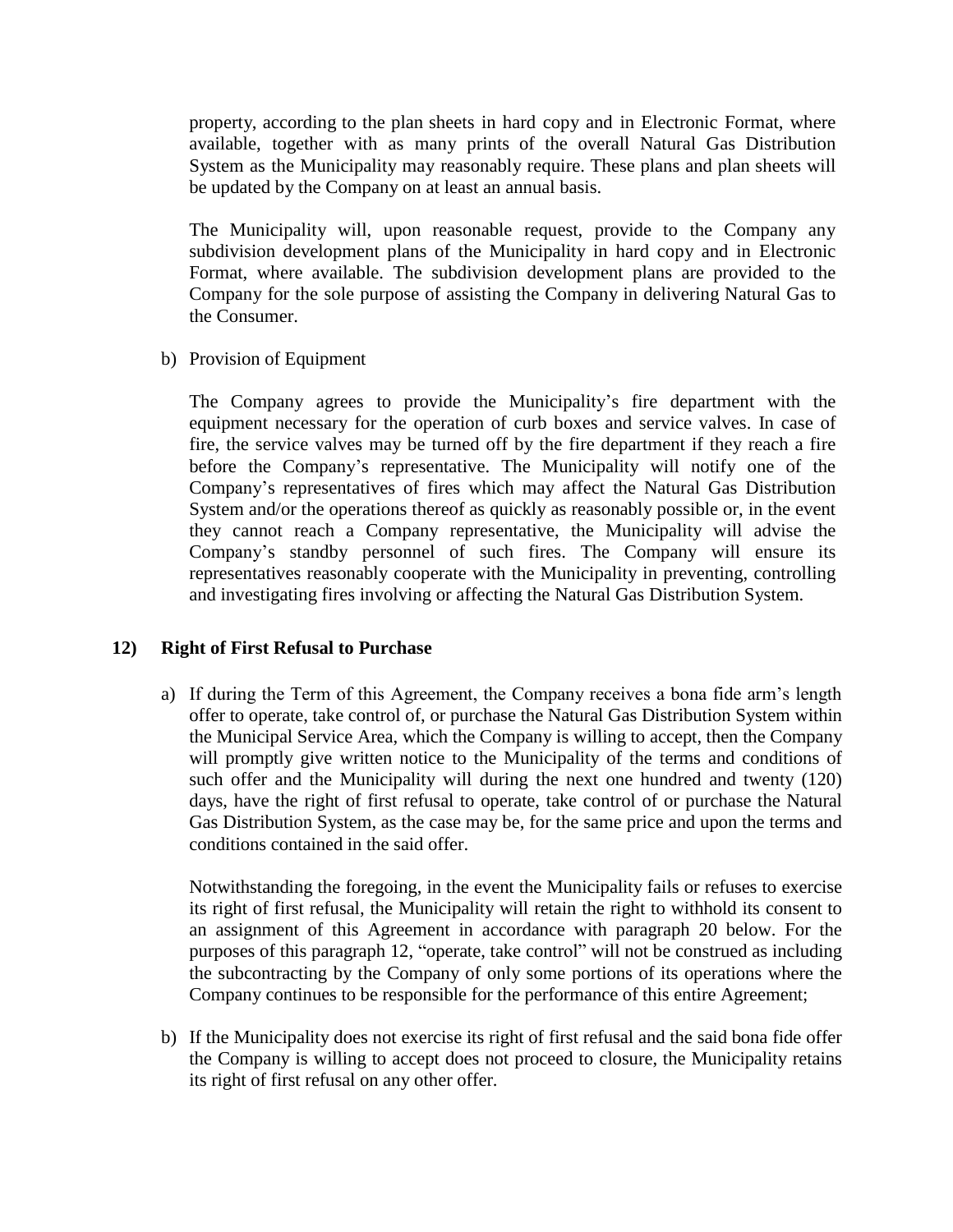- c) This right of first refusal applies where the offer pertains only to the entire Natural Gas Distribution System. The right of first refusal does not apply to offers that include any other distribution systems or distribution facilities of the Company located outside of the Municipal Service Area. If such offer includes other distribution systems of the Company, the aforesaid right of first refusal will be of no force and effect and will not apply.
- d) Where the Municipality exercises its rights to purchase the Natural Gas Distribution System from the Company and thereby acquires the Natural Gas Distribution System, the Municipality agrees, should it no longer wish to own the Natural Gas Distribution System within five (5) years after it acquires the said system and the Municipality receives any bona fide offer from an arms-length third party to purchase the Natural Gas Distribution System, which it is willing to accept, then it will promptly give written notice to the Company of the terms and conditions of such offer. The Company will during the next one hundred and twenty (120) days have the first right of refusal to purchase the Natural Gas Distribution System for the same price and upon the same terms and conditions as contained in the said offer.
- e) The Municipality's right of first refusal will not apply where the Company has agreed to transfer the Natural Gas Distribution System to a third party utility company in exchange for certain other assets provided all of the following conditions are met:
	- i. the third party utility can demonstrate to the reasonable satisfaction of the Municipality that it meets the necessary technical and financial requirements to own and operate the Natural Gas Distribution System;
	- ii. the only consideration that will be exchanged between the Company and the third party utility company is the transfer and exchange of assets and monetary consideration limited to a maximum of 49% of the net book value of the Natural Gas Distribution System;
	- iii. there is no adverse impact to the Municipality resulting from the transfer and exchange above referenced as determined by the Commission;
	- iv. the Company and the third party utility company obtain all the requisite regulatory requirements prior to completing the transfer and exchange; and
	- v. full compensation is paid to the Municipality for all reasonable costs including administrative and legal costs incurred by the Municipality in ensuring all of the conditions i) through iv) above are satisfied.

# <span id="page-13-0"></span>**13) Construction and/or Maintenance of Natural Gas Distribution System**

a) Municipal Approval

Before undertaking any Major Work, or in any case in which the Municipality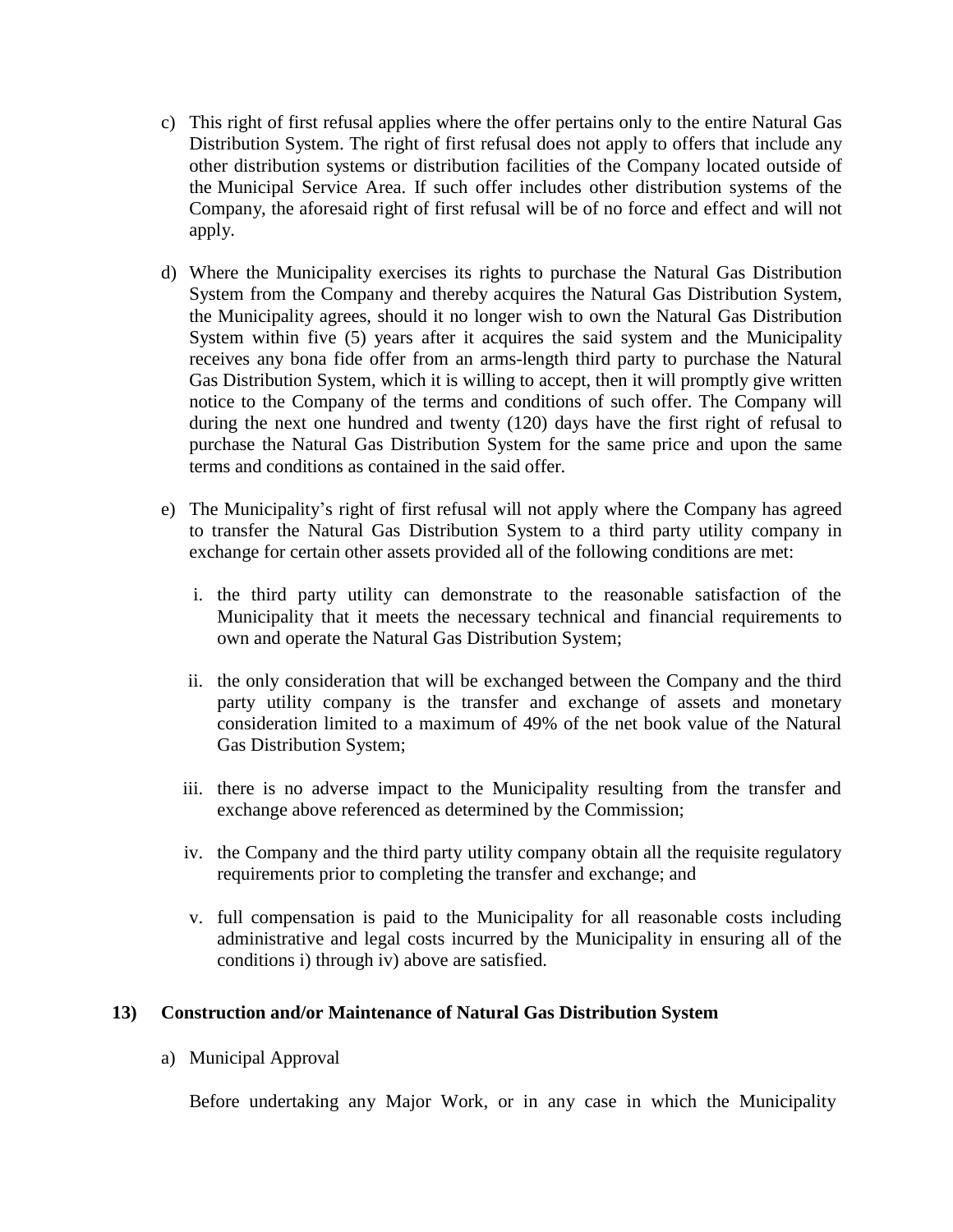specifically requests any Major Work, the Company will submit to and obtain the written approval from the Municipality, or its authorized officers, of the Plans and Specifications for the proposed Major Work and its location. Approval by the Municipality granted in accordance with this paragraph will be limited to an approval of the location and alignment of the Major Work only, and will not signify approval of the structural design or the ability of the work to perform the function for which it was intended.

Prior to commencing the Work, the Company will obtain such other applicable permits as are required by the Municipality. The Company will notify the Municipality of all Work done within the Municipal Service Area prior to commencing the Work where reasonably practicable. However, only Major Work is subject to a formal approval process.

The Company will obtain prior written approval from the Municipality for any traffic lane or sidewalk closures required to be made at least forty-eight (48) hours prior to the commencement of the proposed Work.

For the purposes of obtaining the approval of the Municipality for Major Work under this Agreement, the Company will provide the Municipality with the Plans and Specifications for the proposed Major Work in Electronic Format (or upon request, the Company will provide the Municipality with a hard copy of the materials). The Plans and Specifications will include a description of the project and drawings of a type and format generally used by the Company for obtaining approvals from municipalities and will illustrate the proposed changes to the Natural Gas Distribution System.

b) Restoration of Municipal Property

The Company agrees when it or any agent employed by it undertakes any Work on any Municipal Property, the Company will complete the said Work promptly and in a good and workmanlike manner and, where applicable, in accordance with the approved Plans and Specifications. Further, and unless otherwise agreed to by the Parties, the Company will forthwith restore the Municipal Property to the same state and condition, as nearly as reasonably possible, in which it existed prior to the commencement of such Work, subject to reasonable wear and tear and to the satisfaction of the Municipality acting reasonably.

The Company will, where reasonably practicable and prudent, locate its pipelines and related equipment in lanes and alleys rather than in the streets and main thoroughfares.

The Company further covenants it will not unduly interfere with the works of others or the works of the Municipality. Where reasonable and in the best interests of both the Municipality and the Consumer, the Company will cooperate with the Municipality and coordinate the installation of the Natural Gas Distribution System along the designated rights-of-way pursuant to the direction of the Municipality.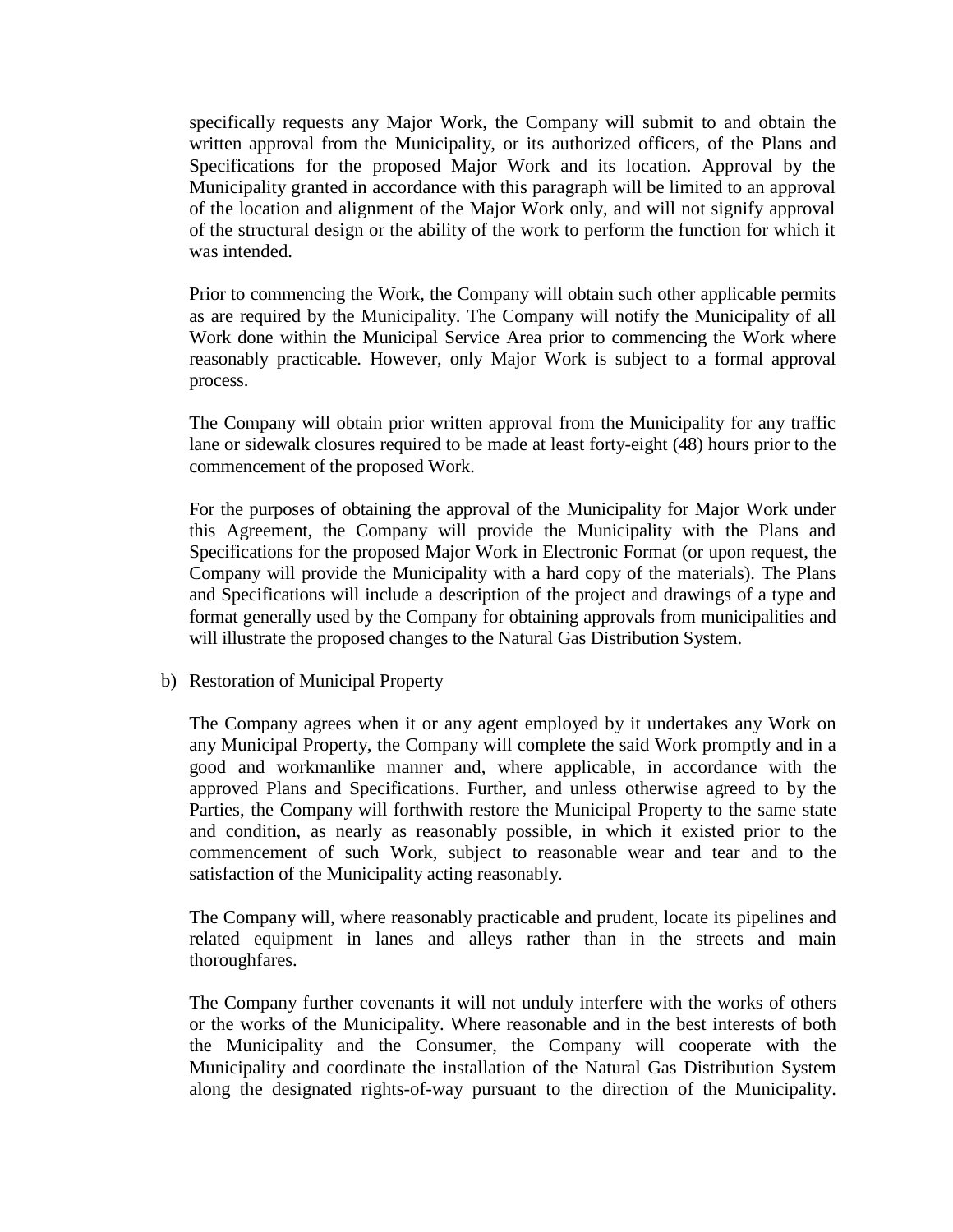During the performance of the Work, the Company will use commercially reasonable efforts to not interfere with existing Municipal Property and to cause as little damage as possible to the property of others (including the Municipality Property). If the Company causes damage to any existing Municipal Property during the performance of any Work, it will cause such damage to be repaired at its own cost.

Upon default by the Company or its agent to repair damage caused to Municipal Property as set out above, the Municipality may provide written notice to the Company to remedy the default. If the default is not remedied within two (2) weeks after receipt of the written notice or such further time as may be reasonably required and requested by the Company using best efforts on a commercially reasonable basis to remedy the default, the Municipality may undertake such repair work and the Company will be liable for the reasonable costs thereof.

c) Urgent Repairs and Notification to Municipality

If any repairs or maintenance required to be made to the Natural Gas Distribution System are of an urgent nature where the operation or reliability of the Natural Gas Distribution System is materially compromised or potentially materially compromised, the Company will be entitled to conduct such repairs or maintenance as are commercially reasonable without prior notice to the Municipality and, unless otherwise specified by the Municipality, the Company will provide notice to the Municipality as soon as practicable and, in any event, no later than seventy-two (72) hours after the repairs are commenced.

d) Company to Obtain Approvals from Other Utilities

The Company will be solely responsible for locating, or causing to be located, all existing utilities or utility mains, pipes, valves and related facilities in, on or adjacent to the Work site. The Company will notify all other utility operators and ensure utilities and utility mains, pipes, valves and related facilities are staked prior to commencement of construction. Unless the Municipality has staked the location for the utility property, staking will not be deemed to be a representation or warranty by the Municipality the utility or utility property are located as staked. The Municipality will not be responsible for any damage caused by the Company to any utility or any third party as a result of the Company's Work, unless the Municipality has improperly staked the utility property. Approval must be obtained by the Company from the owner of any third party utility prior to relocation of any facility owned by such third party utility.

e) Revised Plans and Specifications

Following completion of the Major Work, the Company will provide the Municipality with the revised Plans and Specifications, updated after construction, in Electronic Format, where available and upon request, the Company will provide the Municipality with a hard copy of the materials within three (3) months of the request. The Company will provide the Municipality with copies of any other revised Plans and Specifications as reasonably requested by the Municipality. For the purposes of this paragraph and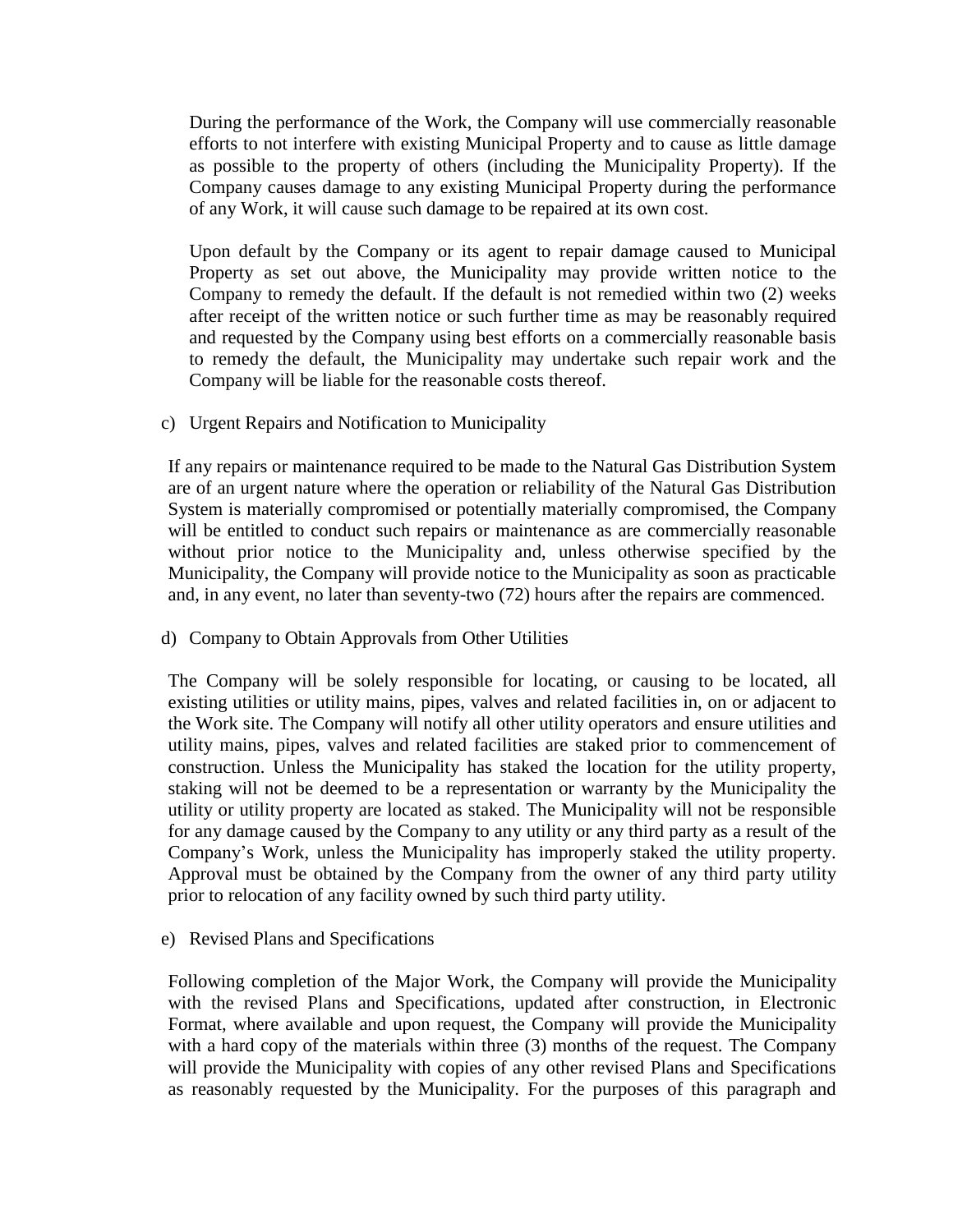paragraph 11, the Company may satisfy its obligations to provide revised Plans and Specifications in Electronic Format by:

- i. advising the Municipality the revised Plans and Specifications are posted to a webbased forum that contains such information; and
- ii. allowing the Municipality access to such web-based forum.
- f) Approvals

Where any approvals are required to be obtained from either Party under this paragraph, such approvals will not be unreasonably withheld.

The Company will ensure all Work is performed in accordance with the requirements of all applicable legislation, rules and regulations. The Company will immediately notify the Municipality of any lien, claim of lien or other action of which it has or reasonably should have knowledge, and will cause the same to be removed within thirty (30) days (or such additional time as the Municipality may allow in writing), failing which the Municipality may take such action as it reasonably deems necessary to remove the same and the entire cost thereof will be immediately due and payable by the Company to the Municipality.

### <span id="page-16-0"></span>**14) Responsibilities For Cost of Relocations**

- a) Upon receipt of one (1) year's notice from the Municipality, the Company will, at its own expense, relocate to Municipal Property such part of the Natural Gas Distribution System that is located on Municipal Property as may be reasonably required by the Municipality due to planned municipal construction. In order to encourage the orderly development of Municipal facilities and the Natural Gas Distribution System, the Municipality and the Company agree they will meet regularly to:
	- i. review the long-term facility plans of the Municipality and the Company; and
	- ii. determine the time requirements and costs for final design specifications for each relocation. Providing the Municipality is not the developer requesting the relocation for commercial or residential resale to third parties, the Company will bear the expenses of the required relocation.
- b) Notwithstanding the foregoing, the Company will not be required to move any part of the Natural Gas Distribution System after receipt of notice from the Municipality in accordance with this paragraph where:
	- i. the Company has illustrated to the satisfaction of the Municipality, acting reasonably, an appropriate Alternative Course of Action is available;
	- ii. the Municipality has provided the Company with its written approval of the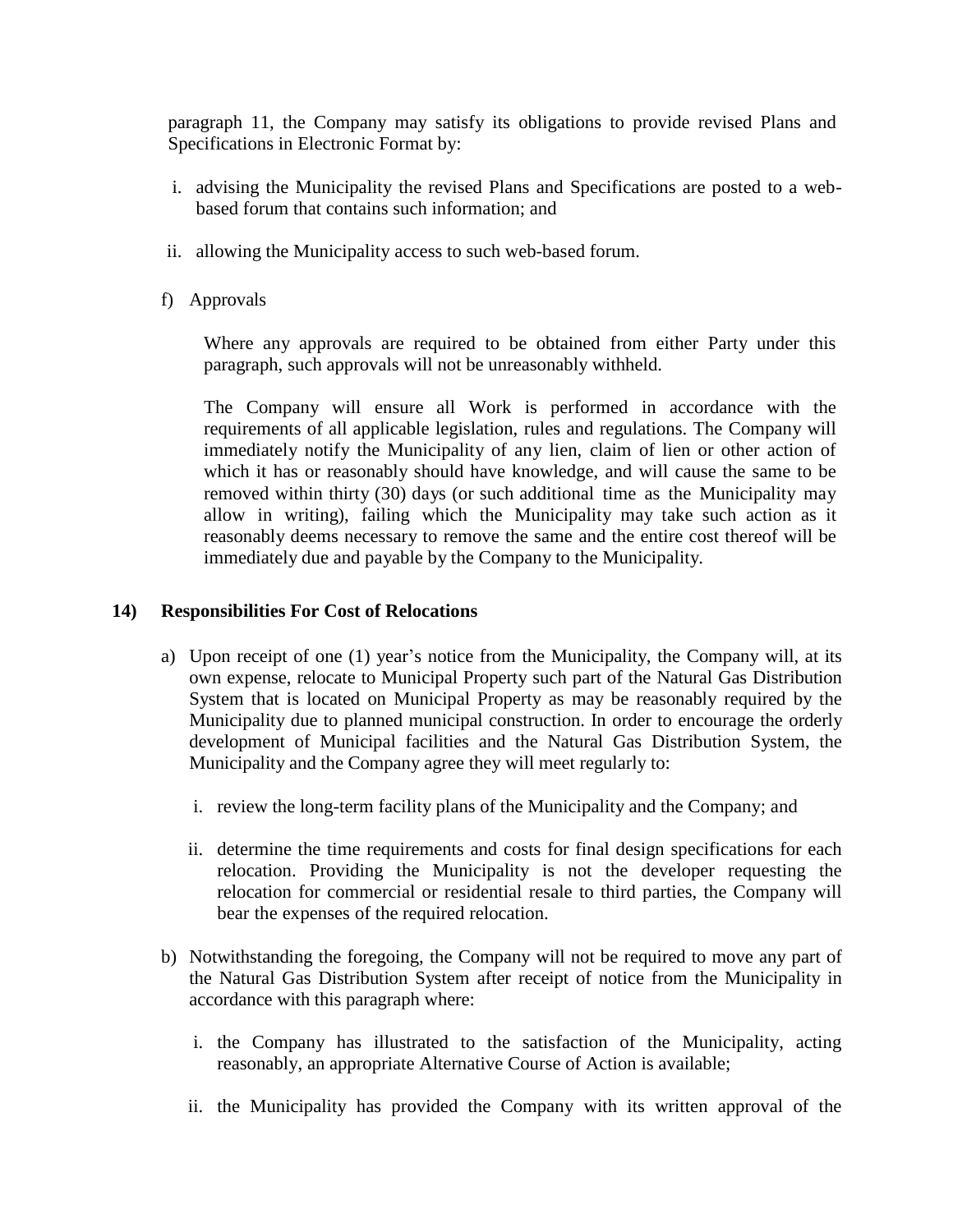Alternative Course of Action (which approval may not be unreasonably withheld by the Municipality); and

- iii. the Company has provided its written undertaking to carry out the Alternative Course of Action promptly and within a sufficiently short period of time so as to ensure the Municipality will be left with sufficient time to complete the said planned municipal construction within the Intended Time Frame (taking into account any delays which the Municipality may encounter as a result of the Company utilizing the Alternative Course of Action).
- c) For the purposes of this paragraph 14, the term "Alternative Course of Action" will mean any course of action that will enable the Municipality to complete the said Municipal construction and will result in a net cost savings to the Company (taking into account all additional costs incurred by the Company in carrying out the Alternative Course of Action and any additional costs which the Municipality may incur and which the Company will be required to pay in accordance with this paragraph 14 and "Intended Time Frame" will mean the period of time within which the Municipality would have reasonably been able to complete the said Municipal construction if the Company would have relocated the Natural Gas Distribution System in accordance with this paragraph 14.

If the Municipality agrees to permit the Company to utilize an Alternative Course of Action, the Company will pay any and all costs incurred in carrying out the Alternative Course of Action and will pay on demand to the Municipality (on a full indemnity basis) any and all costs incurred by the Municipality:

- i. in conducting a review of the Alternative Course of Action to determine whether the Alternative Course of Action is acceptable to the Municipality;
- ii. in modifying any plans the Municipality may have prepared in respect of the said municipal construction ("Modified Plans") or in preparing or developing plans and procedures ("Work Around Procedures") to work around the Natural Gas Distribution System or any improvement, thing, or component utilized by the Company in effecting the Alternative Course of Action; and
- iii. in the course of conducting the said planned municipal construction where such costs would not have been incurred by the Municipality if the Company had relocated the Natural Gas Distribution System in accordance with this paragraph 14 (including any reasonable additional cost the Municipality may incur in completing the said municipal construction in accordance with the Modified Plans or in effecting any Work Around Procedures).
- d) The following example illustrates the intended application of the foregoing provisions:

Where: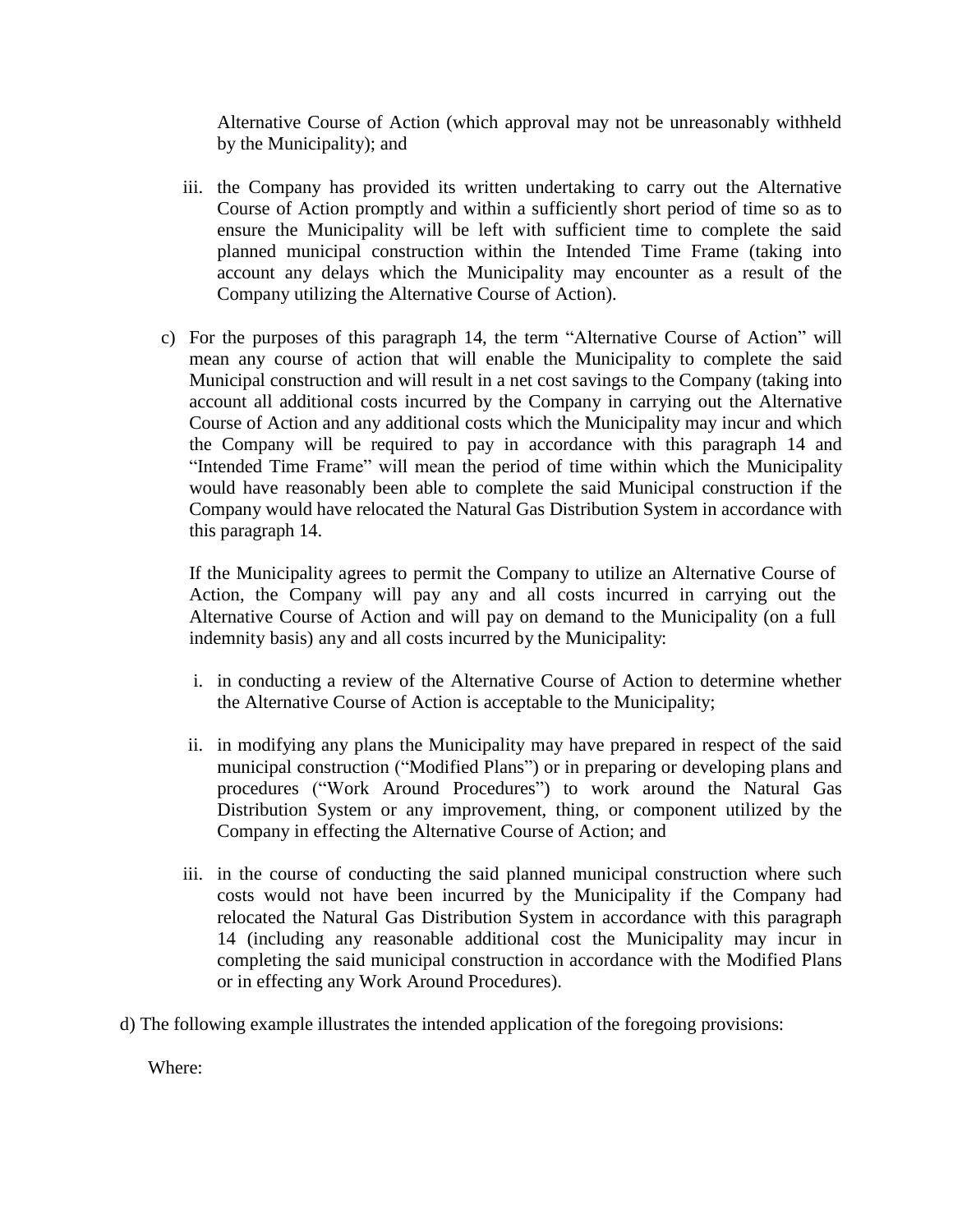- i. The Municipality requires the Company to move a Natural Gas line so the Municipality can replace its own sewer lines. The cost of moving the Natural Gas line is \$10,000. The cost of carrying out the replacement of the sewer line after moving the Natural Gas line is \$40,000;
- ii. The Company proposes to simply brace the Natural Gas line (at a cost of \$2,000) and the Municipality, acting reasonably, approves of this as an Alternative Course of Action;
- iii. As a result of having to prepare Modified Plans and to prepare and implement Work Around Procedures to work around the braces, the actual cost incurred by the Municipality in replacing the sewer line is \$45,000 (being a net increase in cost of \$5,000); the Company is required to pay the \$2,000 cost of the bracing together and the additional cost of \$5,000 incurred by the Municipality (resulting in a net savings of \$3,000 to the Company).

In cases of emergency, the Company will take all measures that are commercially reasonable and necessary to ensure public safety with respect to relocating any part of the Natural Gas Distribution System that may be required in the circumstances.

If the Company fails to complete the relocation of the Natural Gas Distribution System or fails to repair or do anything else required by the Company pursuant to this subparagraph without valid justification and in a timely and expeditious manner to the satisfaction of the Municipality's representative, acting reasonably, the Municipality may, but is not obligated to, complete such relocation or repair and the Company will pay the reasonable costs of such relocation or repair forthwith to the Municipality. If the Municipality chooses to complete such relocation or repair the Municipality will ensure such work is completed using the Company's design specifications and standards, as provided by the Company, including the use of good and safe operating practices.

The Municipality is not responsible, either directly or indirectly, for any damage to the equipment which forms part of the Natural Gas Distribution System which may occur during its installation, maintenance or removal by the Company, nor is the Municipality liable to the Company for any losses, claims, charges, damages and expenses whatsoever suffered by the Company including claims for loss of revenue or loss of profits, on account of the actions of the Municipality, its agents or employees, working in, under, over, along, upon and across its highways and rights-of- ways or other Municipal Property other than direct loss or damage to the Company caused by the negligence or willful misconduct of the Municipality, its agents or employees.

In the event the relocation or any part thereof requires the approval of a third party, the Municipality will use reasonable efforts to assist the Company in any negotiation with such third party to obtain the necessary approval(s).

In the event the relocation results from the demand or order of an authority having jurisdiction, other than the Municipality, the Municipality will not be responsible for any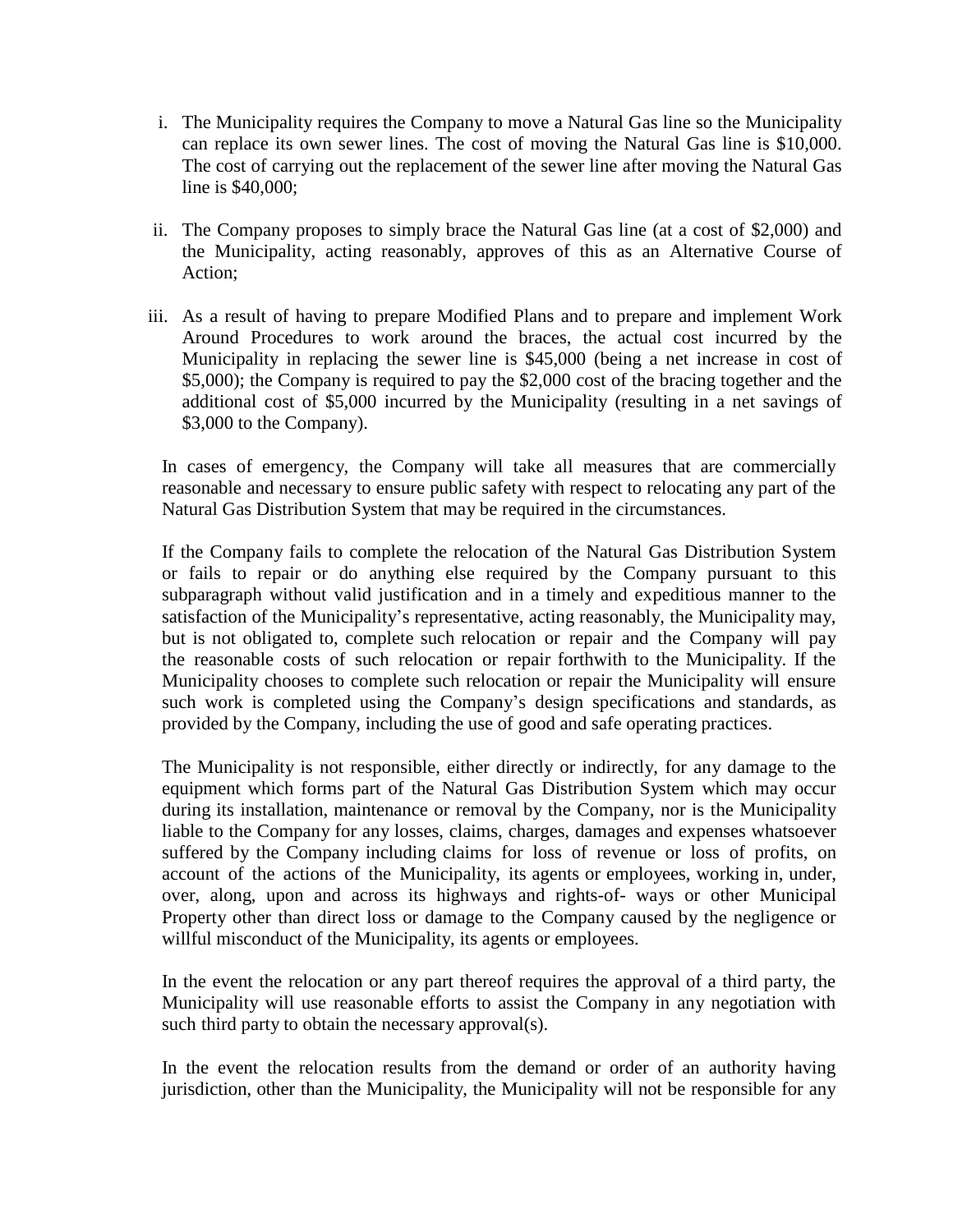of the costs of such relocation.

### <span id="page-19-0"></span>**15) Natural Gas Distribution System Expansion**

Subject to the Terms and Conditions, and at no cost to the Municipality unless otherwise provided for under the Terms and Conditions, the Company will, on a timely basis, use its best efforts on a commercially reasonable basis to meet the Natural Gas Distribution System expansion requests of the Municipality or a Consumer and provide the requisite facilities for connections for new Consumers to the Natural Gas Distribution System.

# <span id="page-19-1"></span>**16) Increase in Municipal Boundaries**

Where the Municipality increases its geographical area, through annexation or amalgamation, as understood under the MGA, by the greater of 640 acres and twenty five (25%) percent of the current area or more, the Municipality will have the option to:

- a) terminate this Agreement provided the Municipality gives notice in writing to the Company of its intention to do so; or
- b) add the increased area to the Municipal Service Area already served by the Company so that the rights and obligations contained in this Agreement will apply in respect of the Municipal Service Area, including the increased area.

For all other increases to the Municipal Service Area through annexation or amalgamation as understood under the MGA, the rights and obligations contained in this Agreement will apply in respect of the whole Municipal Service Area, including the increased area.

### <span id="page-19-2"></span>**17) Joint Use of Municipal Rights-of-Way**

a) Municipal Use

The Municipality will upon written notice to the Company have, for any reasonable municipal purpose, the right to make use of any municipal rights-of-way granted to the Company by the Municipality, provided such use complies with good and safe operating practices, as determined by the Company acting reasonably, applicable legislation, and does not unreasonably interfere with the Company's use thereof, at no charge to the Municipality. The Municipality is responsible for its own costs and any necessary and reasonable costs incurred by the Company including the costs of any alterations that may be required in using municipal rights-of-way.

b) Third Party Use and Notice

If any third party, including other utilities, desire to jointly use the municipal rights-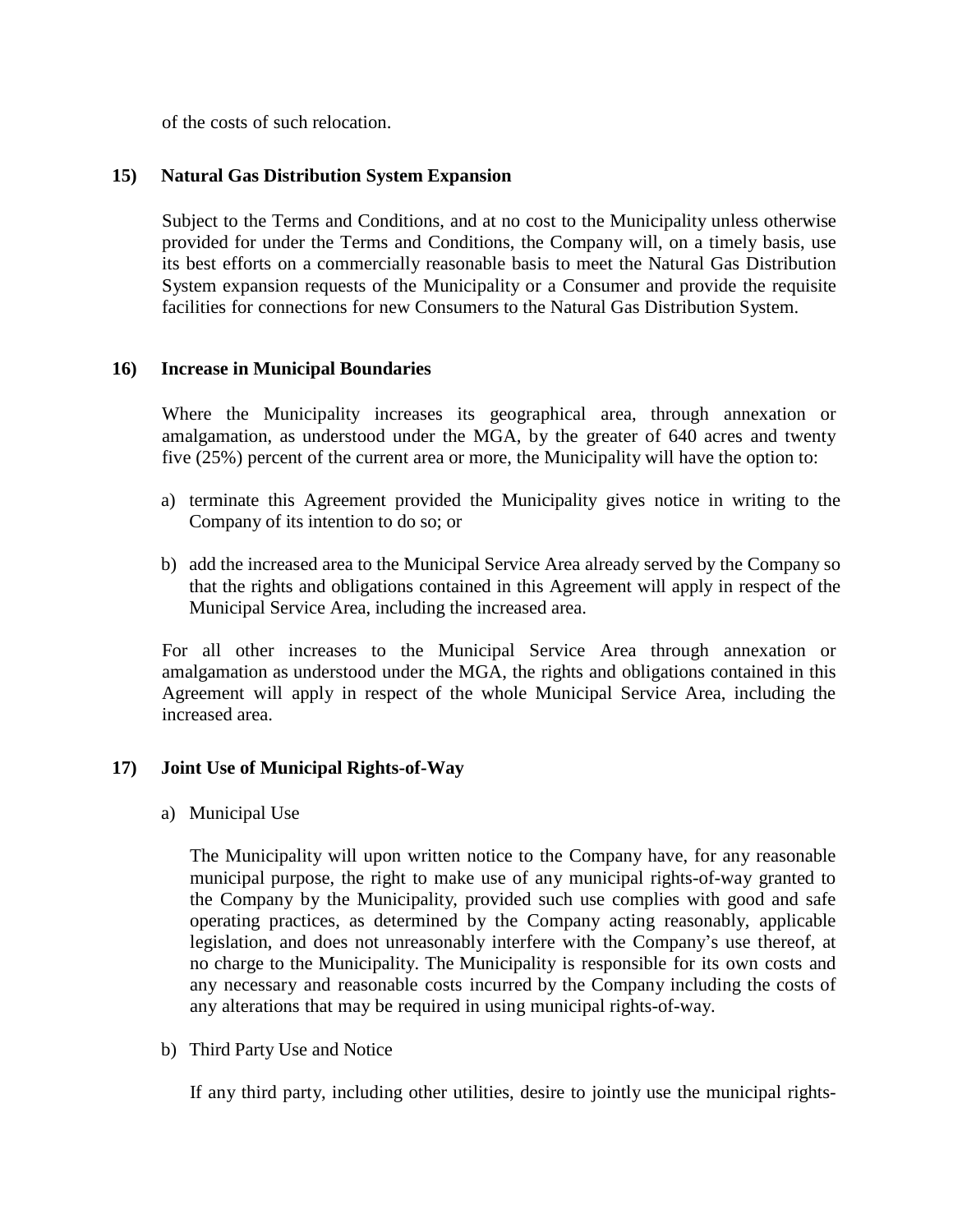of-way, the Company agrees it will not grant the third party joint use except in accordance with this paragraph, or unless otherwise directed by any governmental authority or court of law having jurisdiction.

The Company agrees the following procedure will be used in granting permission to third parties desiring joint use of the municipal rights-of-way:

- i. first, the third party will be directed to approach the Company to initially request conditional approval from the Company to use that part of the municipal rightsof-way it seeks to use;
- ii. second, upon receiving written conditional approval from the Company, the third party will be directed to approach the Municipality to obtain its written approval to jointly use that part of the municipal rights-of-way. As a condition of granting its consent, the Municipality may require such third party enter into an agreement with the Municipality, and such agreement may require such third party pay compensation to the Municipality; and
- iii. third, upon receiving written conditional approval from the Municipality, the third party will be directed to obtain final written approval from the Company to jointly use that part of the municipal rights-of-way. Once a joint use agreement has been entered into between the Company and the third party, it will not be subsequently amended without the written consent of the Municipality (which consent will not be unreasonably withheld).
- c) Cooperation

The Company and the Municipality agree they will use reasonable efforts to cooperate with each other in encouraging the use of joint trenching and in any negotiations with third parties desiring joint use of any part of the municipal rights-ofway located on Municipal Property.

d) Payment

The compensation paid or to be paid by such third party to the Municipality for the use of the Municipal Property including its rights-of-way, will be determined between the Municipality and the third party.

The compensation paid or to be paid by such third party to the Company for the joint use of any portion of the municipal rights-of-way will be determined between the Company and the third party, subject to the jurisdiction of any governmental authority over the matter and the Municipality's right to intervene in any related regulatory proceeding.

e) Provision of Agreements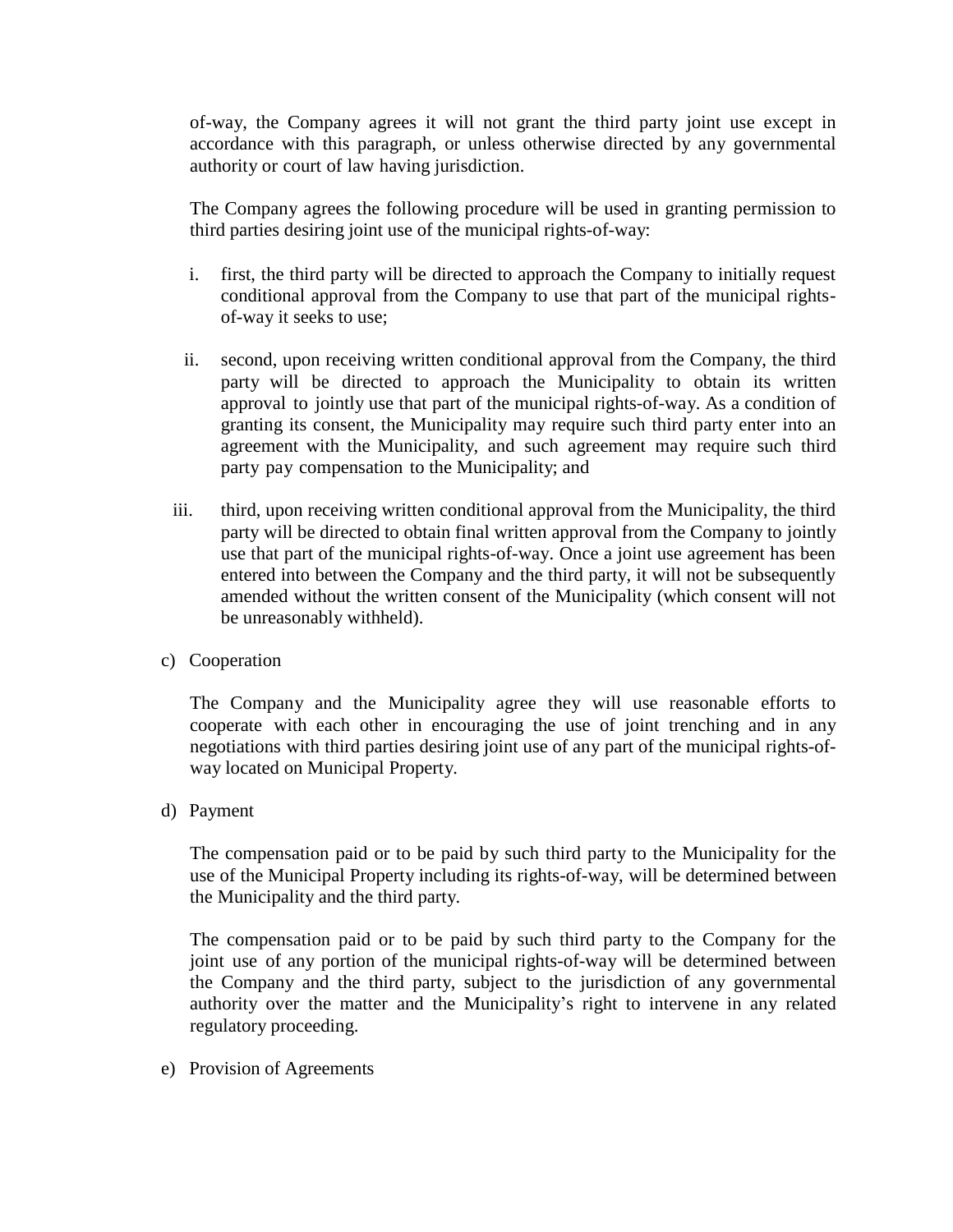Upon reasonable request by the Municipality, copies of these agreements will be updated by the Company and provided to the Municipality at no cost to the Municipality.

# <span id="page-21-0"></span>**18) Municipality as a Retailer**

The provisions of this Agreement will not in any way restrict the right of the Municipality to become a retailer within the meaning of the GUA.

# <span id="page-21-1"></span>**19) Reciprocal Indemnification and Liability**

- a) The Company will indemnify and save the Municipality, its servants, agents, employees, licensees, contractors and invitees, harmless from and against any and all liability, actions, demands, claims, damages, losses and expenses (including all legal costs and disbursements), including indemnity from and against any claim, loss, cost, demand and legal or other expense, whether in respect of any lien, encumbrance or otherwise, arising out of any Work performed by or for the Company, which may be brought against or suffered, sustained, paid or incurred by the Municipality, its servants, agents, employees, contractors, licensees and invitees, arising from, or otherwise caused by:
	- i. any breach by the Company of any of the provisions of this Agreement; or
	- ii. the negligence or willful misconduct of the Company, or any of its servants, agents, employees, licensees, contractors or invitees in carrying on its business within the Municipal Service Area.
- b) The Municipality will indemnify and save the Company, its servants, agents, employees, licensees, contractors and invitees, harmless from and against any and all liability, actions, demands, claims, damages, losses and expenses (including all legal costs and disbursements) which may be brought against or suffered, sustained, paid or incurred by the Company, its servants, agents, employees, licenses, contractors and invitees, arising from, or otherwise caused by:
	- i. any breach by the Municipality of any of the provisions of this Agreement; or
	- ii. the negligence or willful misconduct of the Municipality, or any of its servants, agents, employees, licensees, contractors or invitees, in carrying on the business of the Municipality.
- c) Notwithstanding anything to the contrary herein contained, in no event will the Municipality or the Company be liable under this Agreement, in any way, for any reason, for any indirect, special or consequential damages (including damages for pure economic loss, loss of profits, loss of earnings or loss of contract), howsoever caused or contributed to.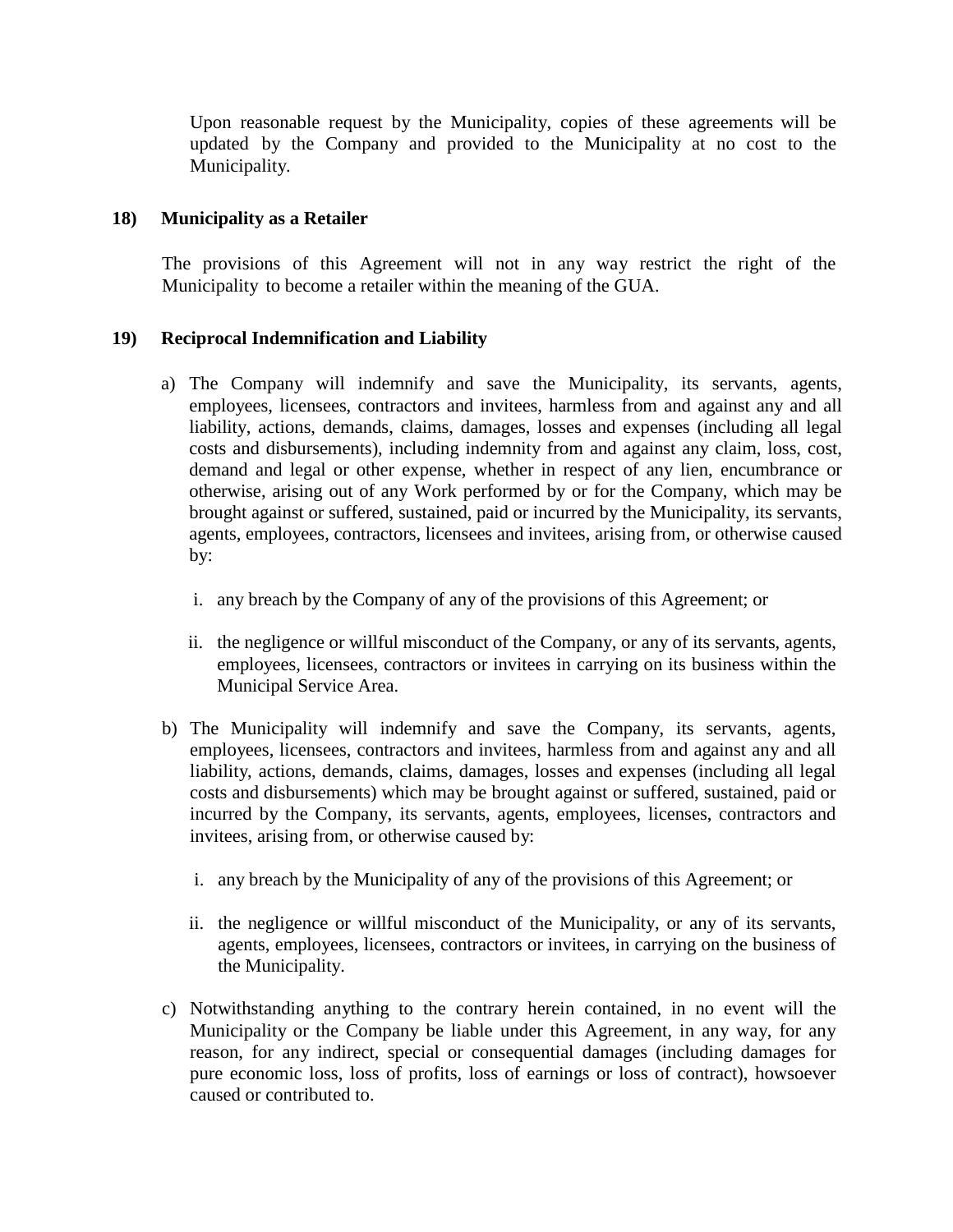#### <span id="page-22-0"></span>**20) Assignment**

In the event the Company agrees to sell the Natural Gas Distribution System to a third party purchaser, the Company will comply with paragraph 10 above. In addition, the Company will request the third party purchaser confirm in writing it will agree to all the terms and conditions of this Agreement between the Company and the Municipality. The Company agrees it will provide to the Municipality a copy of the third party purchaser's confirmation letter.

The Company agrees to provide the Municipality with reasonable prior written notice of a sale of the Natural Gas Distribution System to a third party purchaser. The Parties will thereafter meet to discuss the technical and financial capabilities of the third party purchaser to perform and satisfy all terms and conditions of the Agreement, and the compensation payable to the Municipality for all costs including administrative and legal costs relating to providing its written consent to the Assignment ("Municipal Compensation").

The Municipality has thirty (30) days from the meeting date with the Company to provide written notice to the Company of its intention to consent or withhold its consent to the assignment of the Agreement to the third party purchaser. The Company agrees the Municipality may provide notice of its intention to withhold its consent to the assignment of this Agreement to the third party purchaser if the Municipal Compensation is inadequate or if the third party purchaser fails to covenant, in favour of the Municipality, to perform and observe all of the covenants and obligations of the Company to be performed and observed under this Agreement and otherwise solely on the basis of reasonable and material concerns regarding the technical capability or financial wherewithal of the third party purchaser to perform and satisfy all terms and conditions of the Agreement. In this case, such notice to the Company must specify in detail the Municipality's concern.

Should the Municipality not reply within the thirty (30) day period, it is agreed the Municipality will be deemed to have consented to the assignment. The Company further agrees when it applies to the Commission for approval of the sale, it will include in the application any notice received from the Municipality, including the reasons given by the Municipality for withholding its consent. The Municipality will have the right to make its own submissions to the Commission.

Subject to the Company having fulfilled the obligations outlined in the preceding three paragraphs, the Company will be entitled to assign this Agreement to an arm's length third party purchaser of the Natural Gas Distribution System without the consent of the Municipality, subject to paying the Municipal Compensation for the assignment, and having obtained the Commission's approval for the sale of the Natural Gas Distribution System and, the third party purchaser's confirmation in writing that it agrees to all the terms and conditions of this Agreement.

Where the Commission approves such sale of the Natural Gas Distribution System to a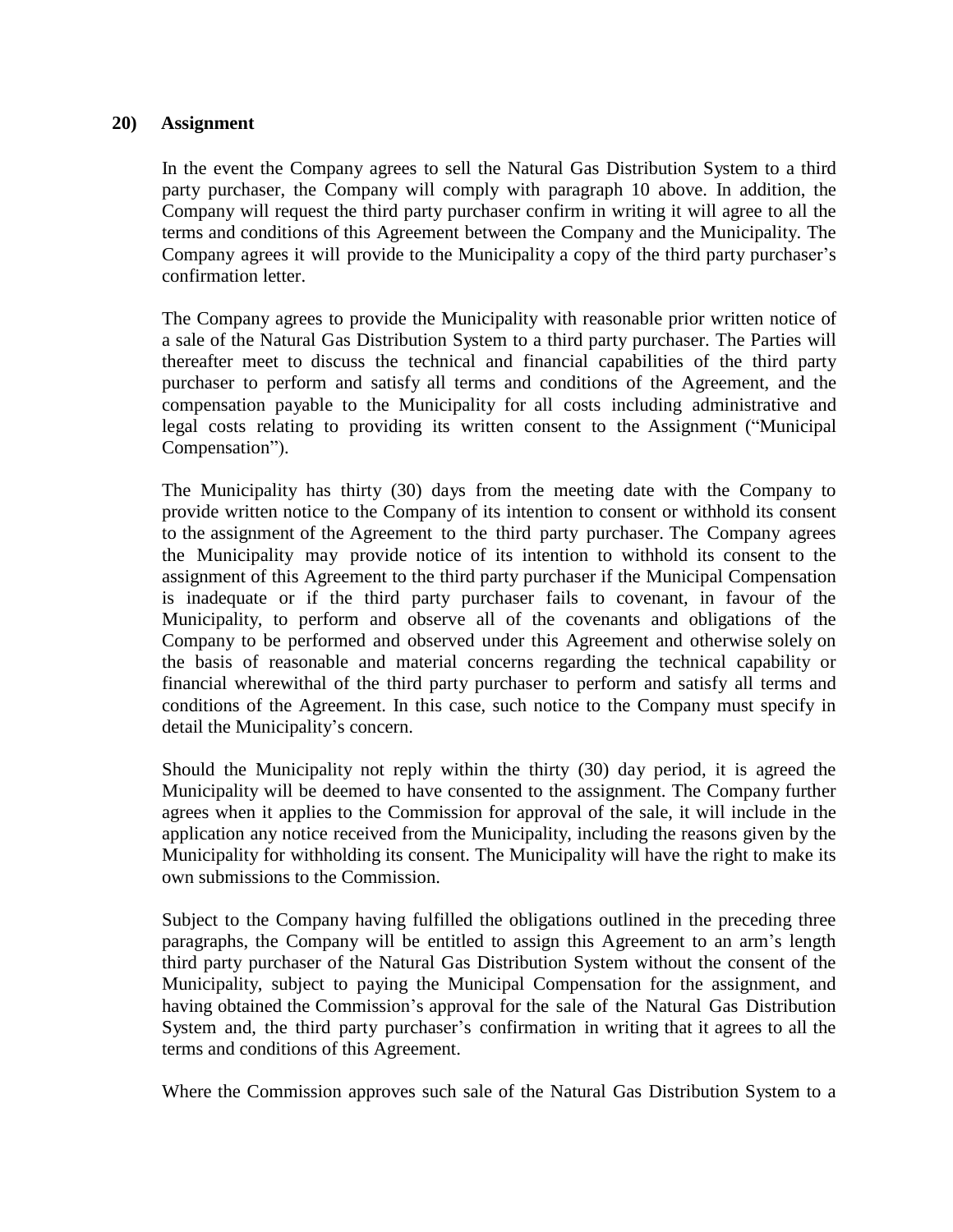third party and the third party provides written confirmation to assume all liabilities and obligations of the Company under this Agreement, then upon the assignment of this Agreement and the payment of the Municipal Compensation for its consent to the Assignment subject to Commission approval, the Company will be released from all its liabilities and obligations thereunder.

The Company will be entitled to assign this Agreement to a subsidiary or affiliate of the Company without the Municipality's written consent. Where the Company assigns this Agreement to a subsidiary or affiliate, the Company will remain jointly and severally liable.

Further, it is a condition of any assignment that the subsidiary, affiliate or third party purchaser, as the case may be, will provide written notice to the Municipality indicating it will assume all liabilities and obligations of the Company under this Agreement.

Any disputes arising under the operation of this paragraph will be submitted to the Commission for determination.

# <span id="page-23-0"></span>**21) Notices**

a) All notices, demands, requests, consents, or approvals required or permitted to be given pursuant to the terms of this Agreement will be in writing and will be deemed to have been properly given if personally served, sent by registered mail or sent in Electronic Format to the Municipality or to the Company as the case may be, at the addresses set forth below:

To the Company:

ATCO GAS AND PIPELINES LTD. Attention: Senior Director, District Operations  $5<sup>th</sup>$  Floor ATCO Centre 909 –  $11<sup>th</sup>$  Avenue, SW Calgary, Alberta T2R-1L8 Phone (403) 245-7749 Fax (403) 245-7405

To the Municipality:

CITY OF WETASKIWIN Attention: City Manager PO Box 6210 Wetaskiwin, Alberta T9A-2E9 Phone (780) 361-4400 Fax (780) 361-4402

- b) The date of receipt of any such notice as given above, will be deemed to be as follows:
	- i. In the case of personal service, the date of service;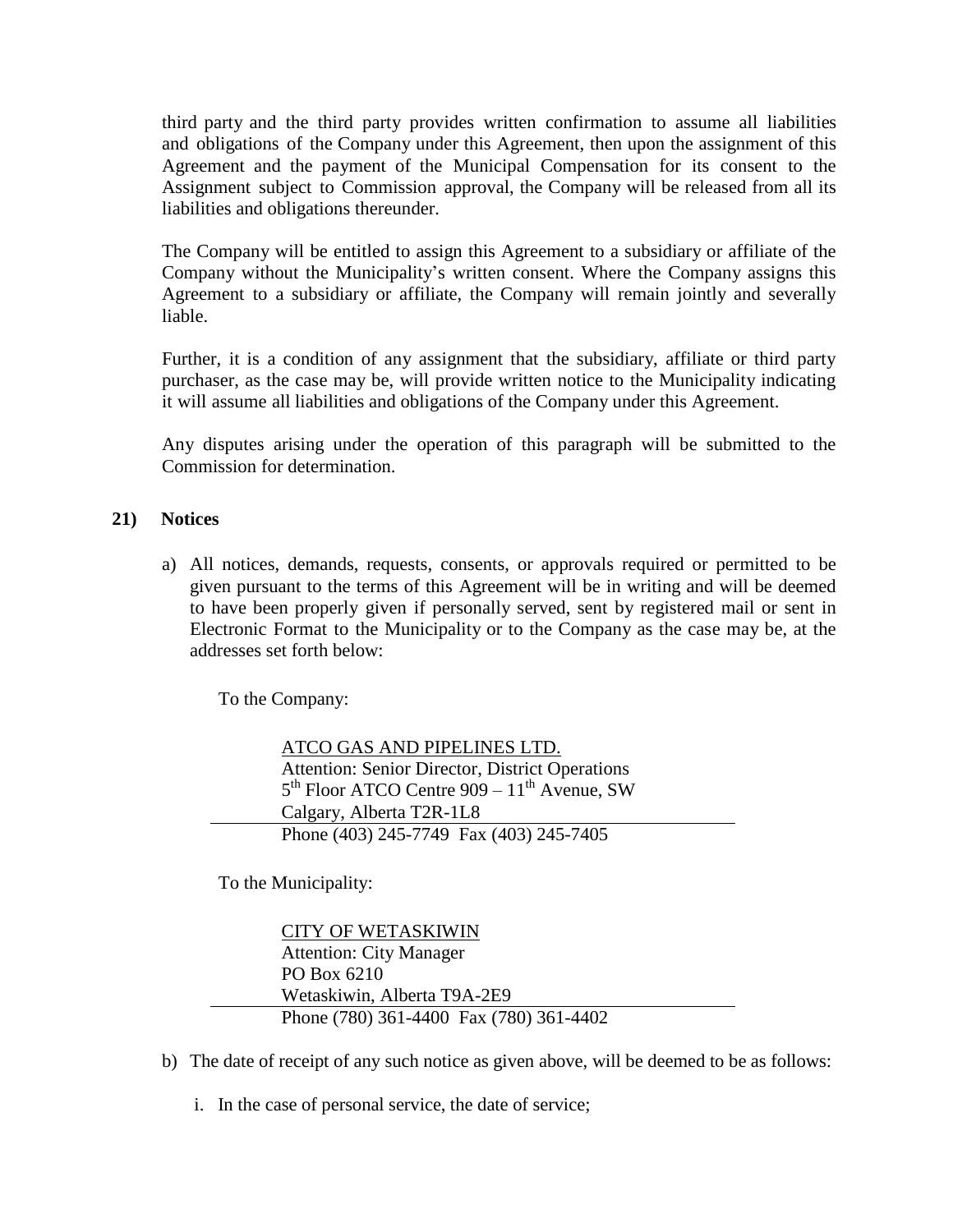- ii. In the case of registered mail, the seventh (7th) business day following the date of delivery to the Post Office, provided, however, in the event of an interruption of normal mail service, receipt will be deemed to be the seventh (7th) day following the date on which normal service is restored; or
- iii. In the case of delivery in Electronic Format, the date the notice was actually received by the recipient or, if not a business day, then the next business day.

#### <span id="page-24-0"></span>**22) Interruptions or Discontinuance of Delivery Service**

Subject to its Delivery Tariff, the Company will use its best efforts on a commercially reasonable basis to avoid and minimize any interruption, reduction or discontinuance of Natural Gas Distribution Service to any Consumer. However, the Company reserves the right to do so for any one of the following reasons:

- a) Where the Company is required to effect necessary repairs or changes to the Natural Gas Distribution System;
- b) On account of or to prevent fraud or abuse of the Natural Gas Distribution System;
- c) On account of defective aspects of the Natural Gas Distribution Systems which in the opinion of the Company, acting reasonably, may become dangerous to life or property;
- d) Where required, under the Terms and Conditions, due to a Consumer's non-payment of Natural Gas bills.

To the extent the Company has any planned major interruptions, reductions or discontinuances in Natural Gas Distribution Service, it will notify the Municipality in writing as soon as practicable in the circumstances. For any other major interruption, reductions or discontinuances in Natural Gas Distribution Service, the Company will provide notice (in a format acceptable to the Municipality) as soon as is practicable in the circumstances.

### <span id="page-24-1"></span>**23) Dispute Settlement**

a) If any dispute or controversy of any kind or nature arises relating to this Agreement or the Parties' rights or obligations hereunder, the Parties agree such dispute or controversy will be resolved by negotiation, and where such negotiation does not result in the settlement of the matter within thirty (30) days of notice of such dispute being provided by one Party to the other Party, and to the extent permitted by law, the Company and Municipality agree that unresolved disputes pertaining to this Agreement, other than those contemplated in paragraphs 3 and 20 and Section 3 of Schedule "A", or those related to the sale of the Natural Gas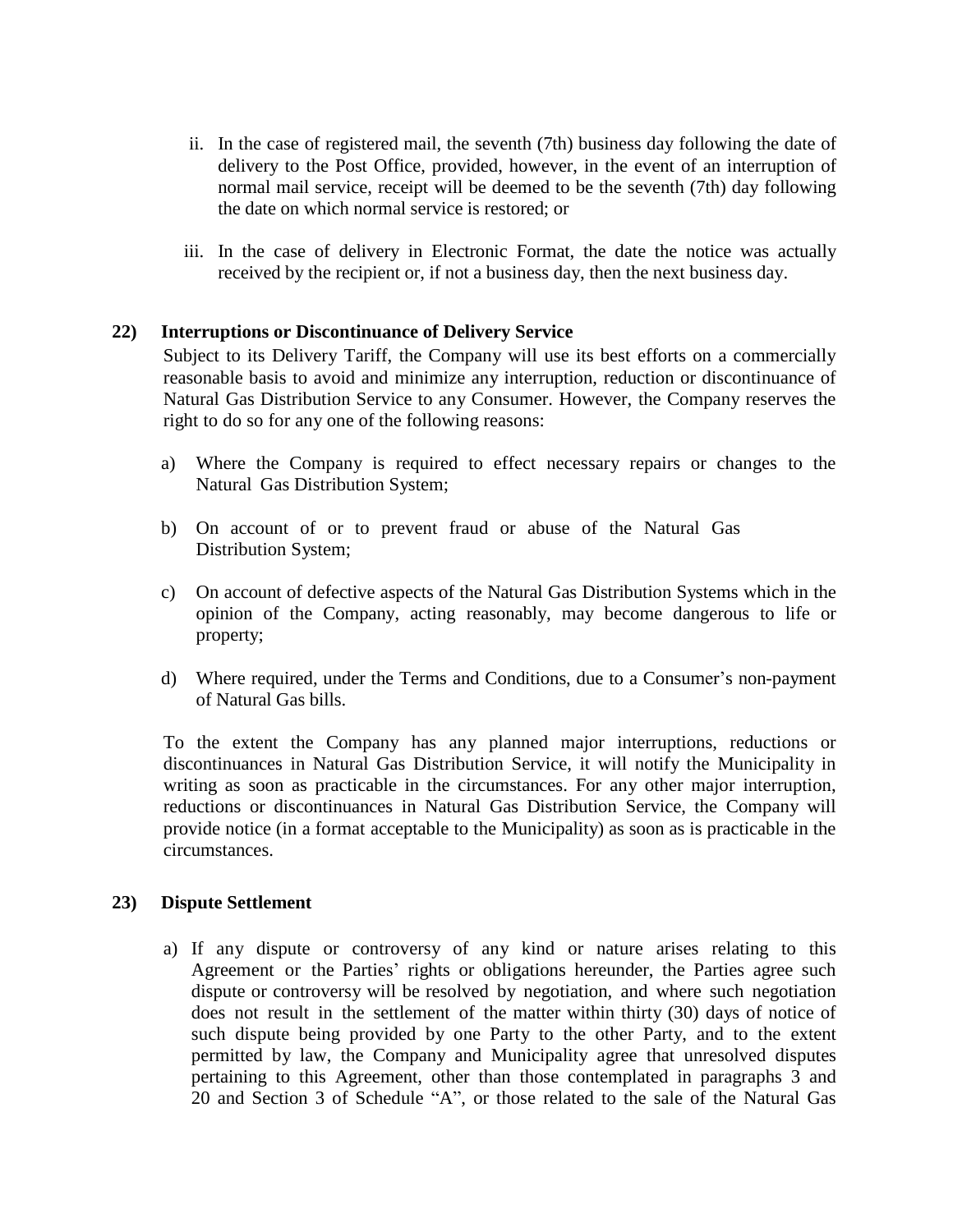Distribution System as contemplated in paragraphs 10 and 12 hereof, or any other matter within the exclusive jurisdiction of a governmental authority having jurisdiction, will be submitted to arbitration for determination and may be commenced by either Party providing written notice to the other Party stating the dispute to be submitted to arbitration.

The Parties will attempt to appoint a mutually satisfactory arbitrator within ten (10) business days of the said notice. In the event the Parties cannot agree on a single arbitrator within the ten (10) business days, the dispute will be forwarded to the Commission for resolution or determination.

In the event the Commission declines to assist in resolving the dispute or declines to exercise or claim jurisdiction respecting the dispute, both Parties agree to have the dispute resolved by an arbitration panel in accordance with the following procedure.

Each Party will appoint an arbitrator within the ten (10) business days thereafter by written notice, and the two arbitrators will, together, appoint a third arbitrator within twenty-five (25) business days of written notice for arbitration. The dispute will be heard by the arbitration panel within forty-five (45) business days of the written notice for arbitration unless extended by mutual agreement between the Parties. The arbitration panel will render a decision within twenty (20) business days of the last day of the hearing.

Except, as otherwise expressly provided in this Agreement, the provisions of the Arbitration Act (Alberta) (as amended from time to time) will apply to any arbitration undertaken under this Agreement subject always to the Commission's jurisdiction over any matter submitted to arbitration. Pending resolution of any dispute, the Municipality and the Company will continue to perform their respective obligations hereunder.

b)`The Company will advise the Commission of any dispute submitted to arbitration within ten (10) business days of it being submitted and will advise the Commission of the results of arbitration within ten (10) business days following receipt of the decision of the arbitrator(s).

### <span id="page-25-0"></span>**24) Application of Water, Gas and Electric Companies Act**

This Agreement will be deemed to operate as consent by the Municipality to the exercise by the Company of those powers which may be exercised by the Company with the consent of the Municipality under and pursuant to the provisions of the *Water, Gas and Electric Companies Act* (Alberta), as amended.

### <span id="page-25-1"></span>**25) Force Majeure**

If either Party fails to meet its obligations hereunder within the time prescribed, and such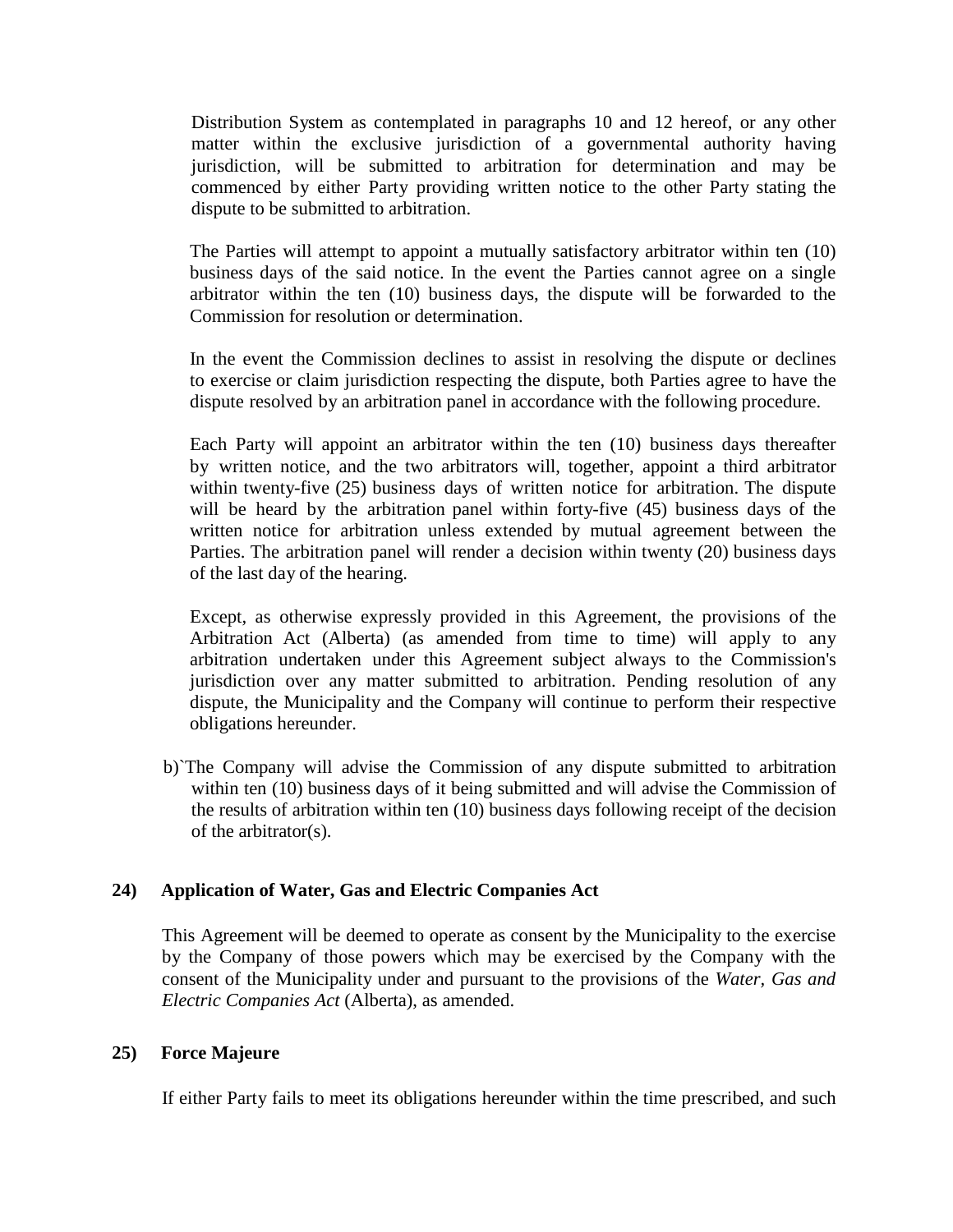failure is caused or materially contributed by an event of "force majeure", such failure will be deemed not to be a breach of the obligations of such Party hereunder, but such Party will use its best efforts on a commercially reasonable basis to put itself in a position to carry out its obligations hereunder. The term "force majeure" will mean any acts of God, strikes, lock-outs, or other industrial disturbances, acts of the Queen's enemies, acts of terrorism (either foreign or domestic), sabotage, war, blockades, insurrections, riots, epidemics, lightening, earthquakes, storms, fires, wash-outs, nuclear and radiation activity or fall-out, restraints of rulers and people, orders of governmental authorities or courts of law having jurisdiction, the inability to obtain any necessary approval from a governmental authority (excluding the Municipality) having jurisdiction, civil disturbances, explosions, mechanical failure, and any other causes similar in nature not specifically enumerated or otherwise specified herein that are not within the control of such Party, and all of which by the exercise of due diligence of such Party could not have been prevented. Lack of finances will be deemed not to be an event of "force majeure".

### <span id="page-26-0"></span>**26) Terms and Conditions**

The Terms and Conditions applicable to the Company and approved by the Commission, as revised or amended from time to time by the Commission, will apply to the Municipality. Nothing in this Agreement is intended to supersede the Terms and Conditions.

### <span id="page-26-1"></span>**27) Not Exclusive Against Her Majesty**

Notwithstanding anything to the contrary herein contained, it is mutually understood and agreed the rights, powers and privileges conferred and granted by this Agreement will not be deemed to be exclusive against Her Majesty in right of the Province of Alberta.

### <span id="page-26-2"></span>**28) Severability**

If for any reason any covenant or agreement contained in this Agreement, or the application thereof to any Party, is to any extent held or rendered invalid, unenforceable or illegal, then such covenant or agreement will be deemed to be independent of the remainder of this Agreement and to be severable and divisible from this Agreement. The invalidity, unenforceability or illegality will not affect, impair or invalidate the remainder of this Agreement or any part thereof. The intention of the Municipality and the Company is that this Agreement would have been executed without reference to any portion which may, for any reason or to any extent, be declared or held invalid, unenforceable or illegal.

### <span id="page-26-3"></span>**29) Amendments**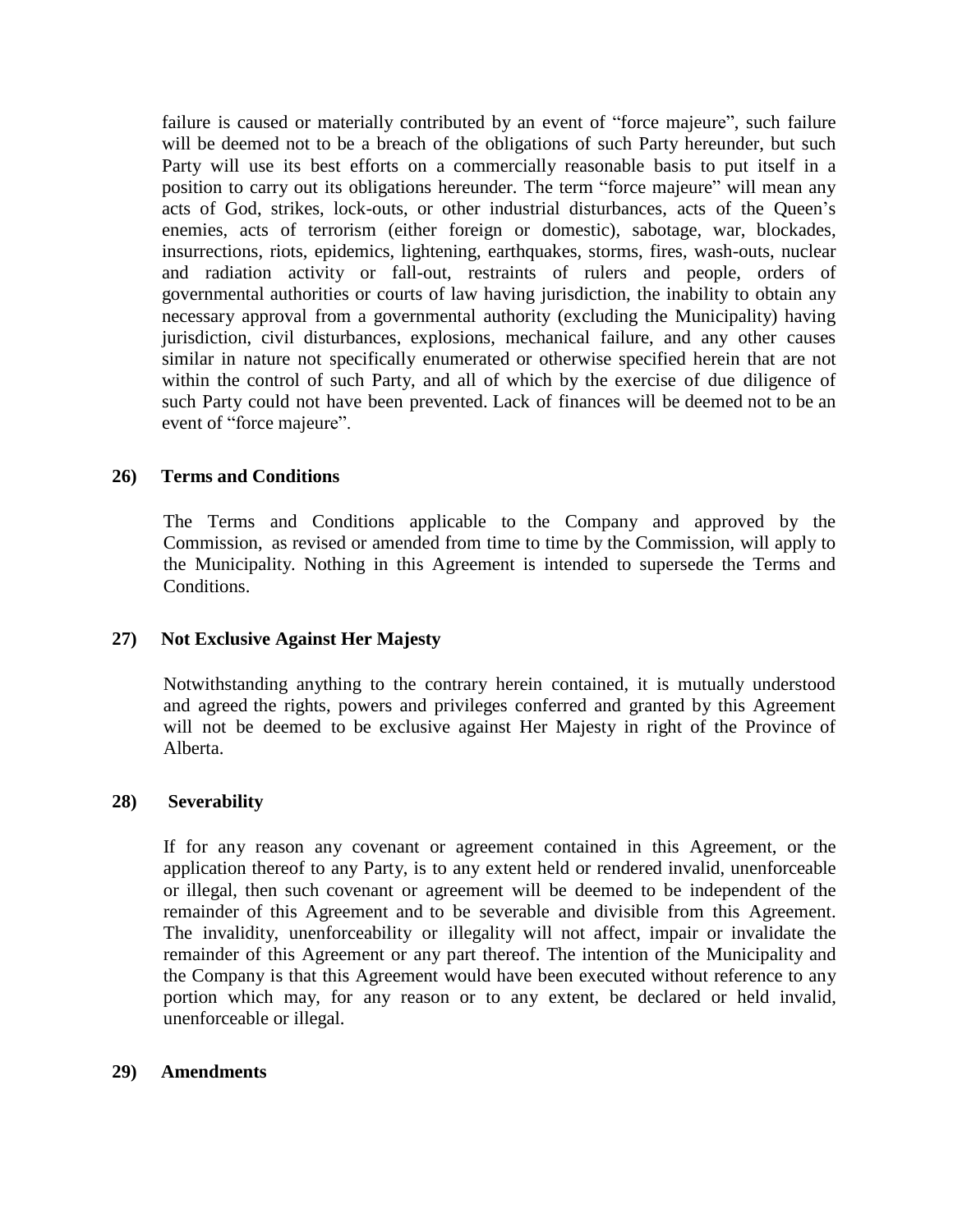This Agreement may only be amended by written agreement of the Parties, such amendments to be subject to any regulatory approvals required by law.

#### <span id="page-27-0"></span>**30) Waiver**

A waiver of any default, breach or non-compliance under this Agreement is not effective unless in writing and signed by the Party to be bound by the waiver. No waiver will be inferred from or implied by any failure to act or delay in acting by a Party in respect of any default, breach or non- observance or by anything done or omitted to be done by the other Party.

The waiver by a Party of any default, breach or non-compliance under this Agreement will not operate as a waiver of that Party's rights under this Agreement in respect of any continuing or subsequent default, breach or non-compliance under this Agreement (whether of the same nature or any other nature).

### <span id="page-27-1"></span>**31) Confidentiality**

The Company acknowledges the Municipality is governed by the provisions of the *Freedom of Information and Protection of Privacy Act* (Alberta).

IN WITNESS WHEREOF the Parties hereto have executed these presents as of the day and year first above written.

**(Municipality)**

PER:

PER:

**(Company)**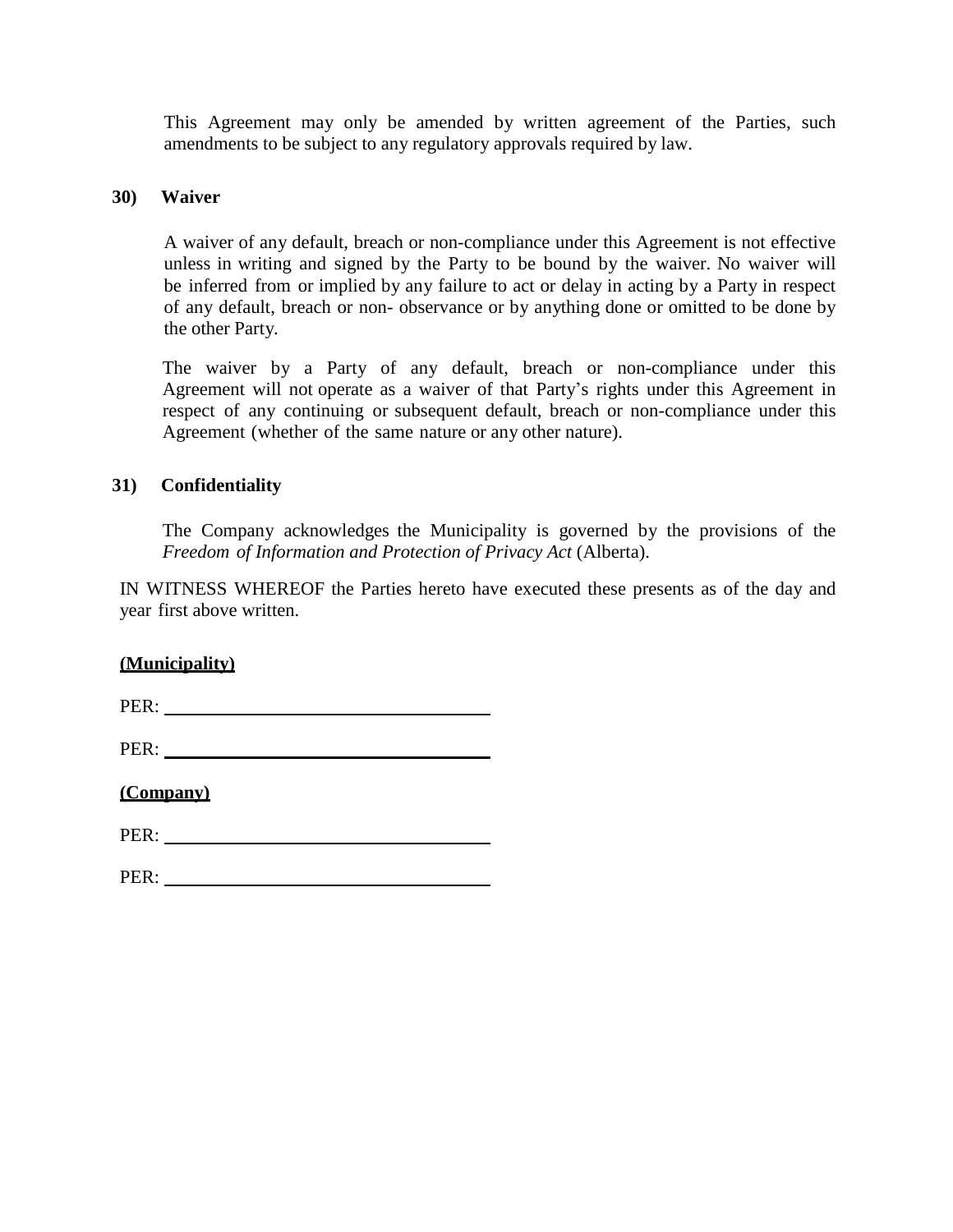### **SCHEDULE "A" Core Services**

The Company will provide to the Municipality the following basic services as Core Services:

- 1) The Company will deliver Natural Gas to the Consumers in accordance with the Company's Terms and Conditions, the Company's Distribution Tariff, the GUA, any regulations thereto, and any Commission orders and decisions.
- 2) The Company will install all Natural Gas facilities required to provide service to the Consumers in accordance with all applicable regulations, codes, applicable standards and common industry practices.
- 3) As required by legislation, the Company will provide and install all necessary regulators and meters necessary for measuring the Natural Gas supplied to each Consumer.
- 4) The Company agrees to collaborate with the Municipality's emergency response services in an effort to mutually develop emergency response procedures relating to Natural Gas emergencies.
- 5) The Company will provide personnel twenty-four (24) hours a day to investigate and make safe any suspected gas leak inside or outside the Consumer's premises.
- 6) The Company will utilize the services of qualified personnel for designing all Natural Gas facilities to satisfy all applicable regulatory codes and standards, preparing necessary work order plans and monitoring the distribution network pressures to ensure the Company's facilities will satisfy the Consumer's current and future Natural Gas delivery requirements.
- 7) The Company will provide to the Municipality, on request, copies of any and all Natural Gas Distribution Service related written or electronic, where available information or reports required to be filed with the Commission by the Company.
- 8) The Company will provide to the Municipality, upon request and to the extent the information is available, an annual report on the following standards:
	- a) **System Reliability**  will be measured by:
		- i. The number of major outages resulting in a loss of service to Consumers;
		- ii. The number of Consumers affected by each major outage; and
		- iii. The duration of each major outage.
	- b) **Consumer Satisfaction** will be measured by: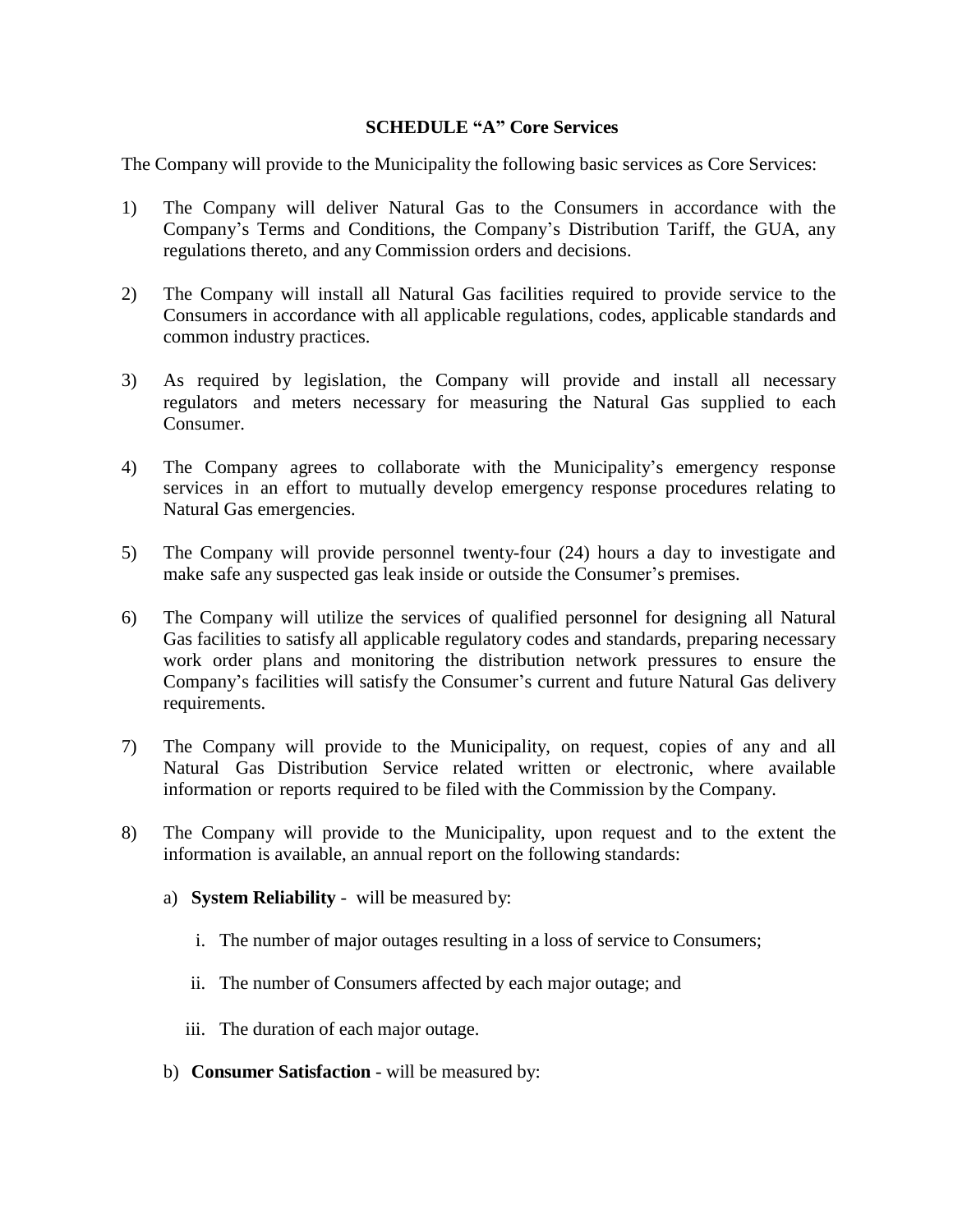- i. Company-wide call centre targets and statistics (wait times, abandoned calls, call volumes, etc.); and
- ii. any Consumer complaints received by the Commission.
- c) **Public Safety -** will be measured by:
	- i. the number of customer injuries and/or damages due to Natural Gas Distribution System failure;
	- ii. the number of line hits per total locates completed;
	- iii. the number of line hits as a result of inaccurate locates;
	- iv. the percentage of the area of the Municipality surveyed for leaks and yearly cathodic protection measures;
	- v. the number and nature of calls received from the Municipality and any of its Municipal agencies (including fire department, police department etc.) regarding the Natural Gas Distribution System.
- 9) Once per year, upon request and subject to any applicable privacy legislation, the GUA Code of Conduct Regulation or other rules prohibiting or restricting such disclosure, the Company will provide to the Municipality:
	- a) The total number of sites billed within the Municipal Service Area, by Company rate class, per revenue month, for each of the last two (2) years;
	- b) The total gigajoules (GJ) of Natural Gas consumed by Consumers billed within the Municipal Service Area, by Company rate class, per revenue month, for each of the last two (2) years;
	- c) The franchise fee revenue billed to Consumers within the Municipal Service Area, by Company rate class, per revenue month, for each of the last two (2) years;
	- d) Where the Municipality is the customer of record and the Municipality provides a list of those sites to the Company on the form provided by the Company:
		- i. The total number of those sites billed within the Municipal Service Area, by Company rate class, per revenue month, for each of the last two (2) years;
		- ii. The total gigajoules (GJ) of Natural Gas at those sites billed within the Municipal Service Area, by Company rate class, per revenue month, for each of the last two (2) years;
		- iii. The franchise fee revenue billed to those sites within the Municipal Service Area,